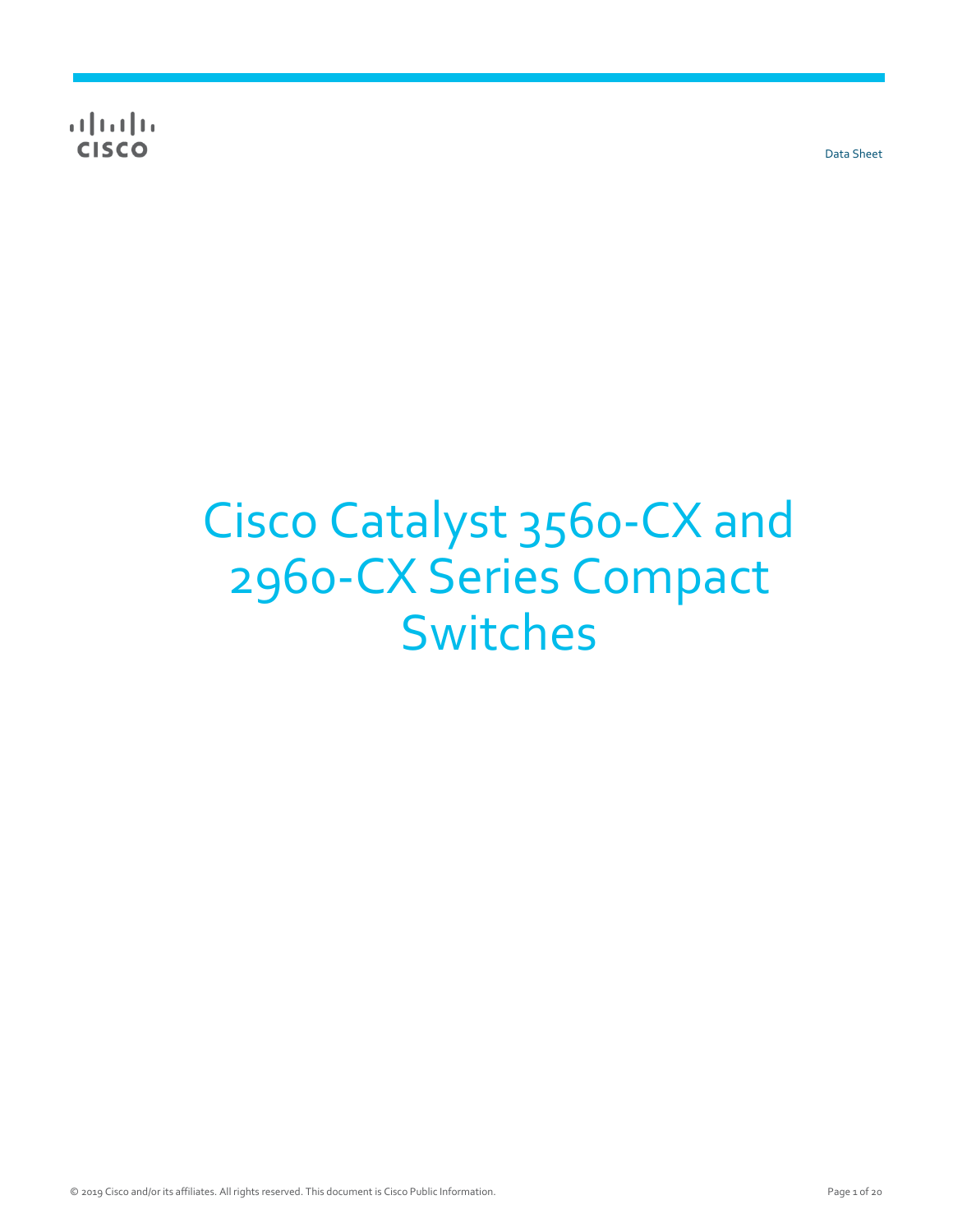# **Contents**

| <b>Product Overview</b>              | 3              |
|--------------------------------------|----------------|
| <b>Features and Benefits</b>         | 4              |
| <b>Product Details</b>               | $\overline{7}$ |
| <b>Licensing and Software Policy</b> | $\overline{9}$ |
| <b>Product Specifications</b>        | 9              |
| <b>Ordering Information</b>          | 17             |
| <b>Warranty Information</b>          | 18             |
| <b>Cisco and Partner Services</b>    | 19             |
| <b>Cisco Capital</b>                 | 20             |
| <b>Learn More</b>                    | 20             |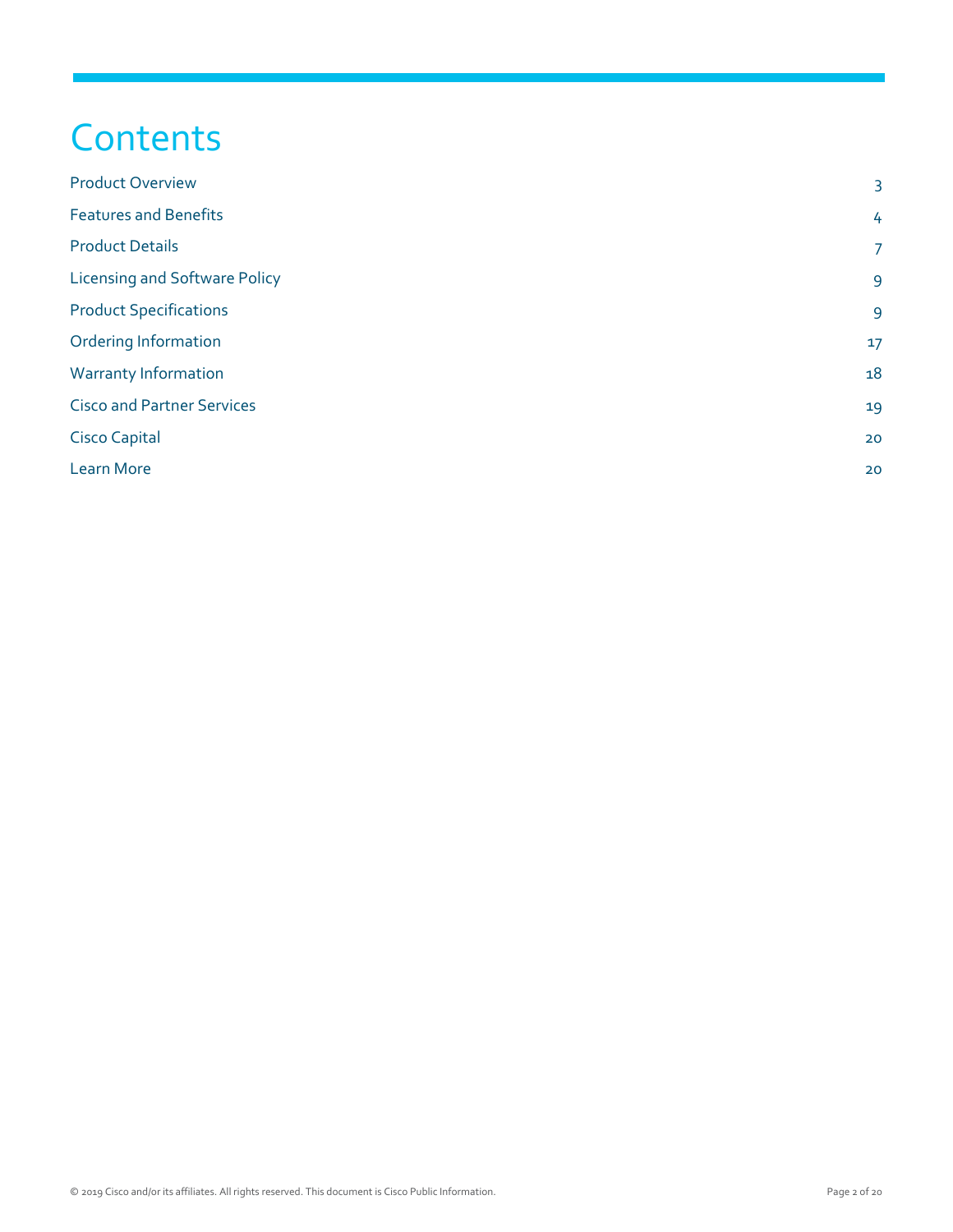The Cisco® Catalyst® Compact Switches easily expand your Ethernet and Multigigabit Ethernet infrastructure outside the wiring closet to enable new workspaces, extend wireless LANs, and connect PoE devices. These fanless, small form-factor switches are ideal for space-constrained deployments where multiple cable runs would be challenging. With speeds that reach 10Gbps, the Cisco Catalyst 3560CX Multigigabit Ethernet Switches support current and next-generation wireless speeds and standards (including 802.11ac Wave 2) on existing cabling infrastructure.



**Figure 1.**  Cisco Catalyst 3560-CX and 2960-CX Switch Family.

### <span id="page-2-0"></span>Product Overview

The Cisco Catalyst 3560-CX and 2960-CX Series Compact Switches help optimize network deployments. These Gigabit Ethernet (GbE) and Multigigabit Ethernet (mGig) managed switches are ideal for high-speed data connectivity, Wi-Fi backhaul, and Power over Ethernet (PoE+) connectivity in places where space is at a premium. With a single copper or fiber cable from the wiring closet, Cisco Catalyst compact switches enable IP connectivity for devices such as IP phones, wireless access points, surveillance cameras, PCs, and video endpoints.

With their quiet, fanless design and compact footprint, these switches can come out of the data closet and be placed closer to the users. This means shorter cable runs and greater flexibility as you grow your network.

### **Cisco Catalyst 3560-CX and 2960-CX Series Compact Switch Highlights**

- 8 or 12 Gigabit Ethernet ports with line rate forwarding performance
- 6 Gigabit Ethernet plus 2 Multigigabit Ethernet (100 Mbps/1/2.5/5/10 Gbps) ports with line rate forwarding performance (selected model)
- Gigabit and Multigigabit (100 Mbps/1/2.5/5/10 Gbps) copper, small form-factor pluggable (SFP) or 10G SFP+ uplinks
- Power over Ethernet Plus (PoE+) support with up to 240W of PoE budget
- Power over Ethernet (PoE) pass-through enables the compact switch to draw Cisco Universal PoE
- (Cisco UPOE<sup>™</sup>) power from the wiring closet and pass it to end devices (selected model) with the additional option to be powered by auxiliary AC-DC or DC-DC power adapter
- Cisco Instant Access mode to enable single point of management and simplify operation (selected models)
- Advanced Layer 2 (LAN Base) and Layer 3 (IP Base) support with an option to upgrade to IP services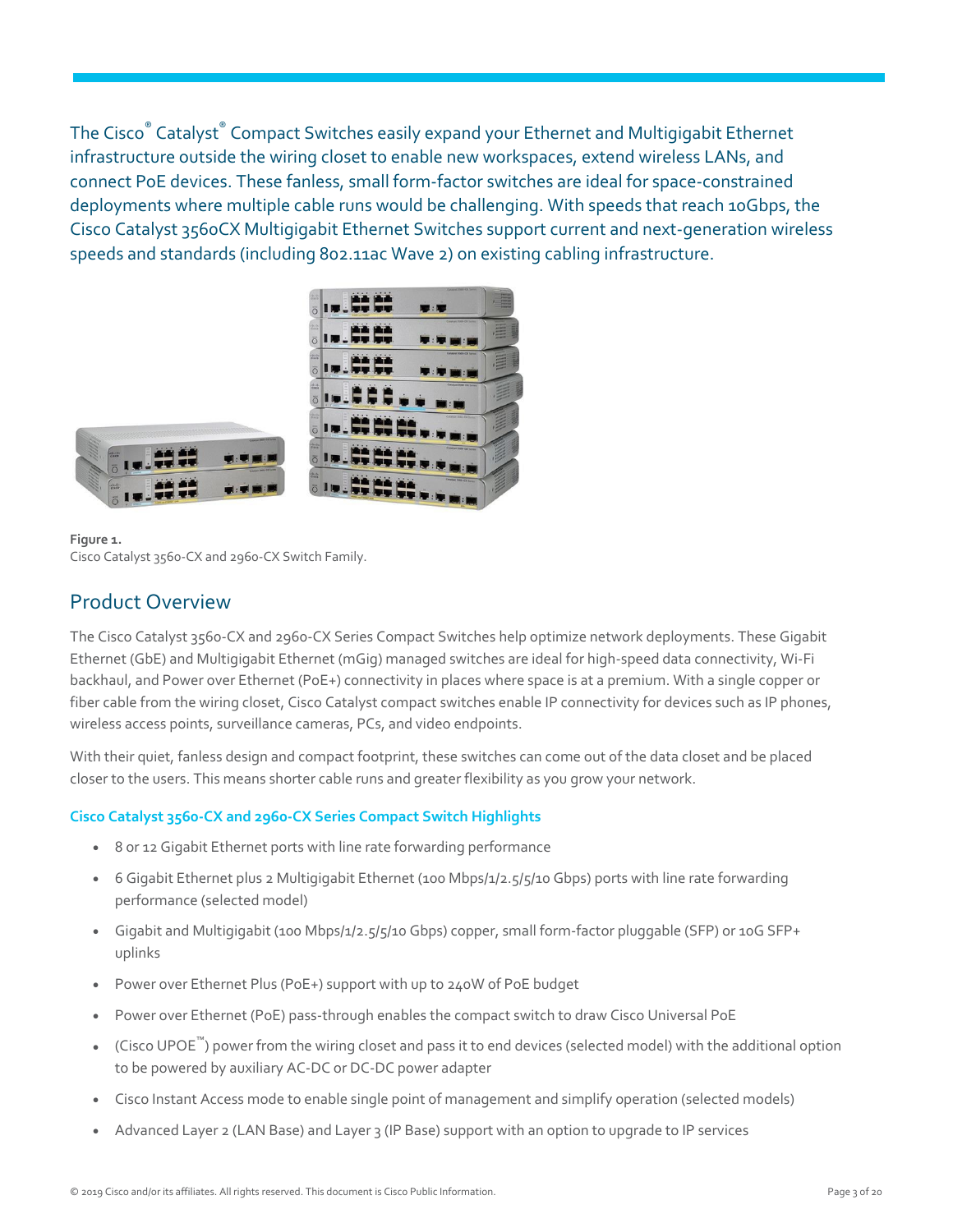- Fanless design and silent operation
- Enhanced Limited Lifetime Warranty (E-LLW)

### <span id="page-3-0"></span>Features and Benefits

Like the larger Cisco Catalyst switches typically used in wiring closets, the Cisco Catalyst Compact switches are

a managed option for consistency across your LAN switching network. Unlike unmanaged switches and hubs, they provide advanced networking features for flexibility, security, and scale.

Table 1 lists many of the Cisco Catalyst 3560-CX and 2960-CX switch features and benefits.

| Table 1. |  |  | <b>Compact Switch Features and Benefits Summary</b> |
|----------|--|--|-----------------------------------------------------|
|----------|--|--|-----------------------------------------------------|

| Feature                                                | <b>Benefits</b>                                                                                                                                                                                                                                                                                                                                                                                                                                                                                                                                                                                                                                                                                                                                                                                                       |
|--------------------------------------------------------|-----------------------------------------------------------------------------------------------------------------------------------------------------------------------------------------------------------------------------------------------------------------------------------------------------------------------------------------------------------------------------------------------------------------------------------------------------------------------------------------------------------------------------------------------------------------------------------------------------------------------------------------------------------------------------------------------------------------------------------------------------------------------------------------------------------------------|
| Hardware                                               |                                                                                                                                                                                                                                                                                                                                                                                                                                                                                                                                                                                                                                                                                                                                                                                                                       |
| Small form factor; fanless<br>design; silent operation | The switch can be used in open workspaces and other areas that cannot tolerate equipment noise and<br>where multiple cable runs could be difficult, expensive, and intrusive.                                                                                                                                                                                                                                                                                                                                                                                                                                                                                                                                                                                                                                         |
| Flexible mounting options                              | The switch can be mounted on the wall, under a desk, rack, DIN rail, or practically anywhere they are<br>needed.                                                                                                                                                                                                                                                                                                                                                                                                                                                                                                                                                                                                                                                                                                      |
| <b>Cisco Multigigabit Ethernet</b>                     | With the enormous growth of 802.11ac and new wireless applications, wireless devices are driving the<br>demand for more network bandwidth. This creates a need for a technology that supports speeds higher<br>than 1 Gbps on all cabling infrastructure. Cisco Multigigabit Ethernet technology is a unique Cisco<br>innovation that allows you to achieve bandwidth between speeds of 100Mbps and 10 Gbps over traditional<br>Cat 5e cabling or above. In addition, the Multigigabit ports on the Cisco Catalyst Compact switch support<br>PoE+, which is increasingly important for next-generation workspaces and Internet of Things (IoT)<br>ecosystems. The Multiqiqabit Ethernet ports can also be used as uplinks to connect to traditional access<br>switches such as the Cisco Catalyst 3850/4500 switches. |
|                                                        | Cisco Multigigabit technology offers significant benefits for a diverse range of speeds, cable types, and PoE<br>power. The benefits can be grouped into three different areas:                                                                                                                                                                                                                                                                                                                                                                                                                                                                                                                                                                                                                                       |
|                                                        | . Multiple speeds: Cisco Multigigabit technology supports autonegotiation of multiple speeds on switch ports. The<br>supported speeds are 100 Mbps, 1 Gbps, 2.5 Gbps, and 5 Gbps on Cat 5e cable and up to 10 Gbps over Cat 6a cabling.<br>• Cable type: The technology supports a wide range of cable types, including Cat 5e, Cat 6, and Cat 6a or above.<br>• PoE power: The technology supports PoE and PoE+ for all the supported speeds and cable types.                                                                                                                                                                                                                                                                                                                                                        |
| 10-Gigabit SFP+ uplinks                                | Accommodates business growth and increased traffic, such as aggregate upstream gigabit traffic loads<br>from 802.11ac Wi-Fi access points.                                                                                                                                                                                                                                                                                                                                                                                                                                                                                                                                                                                                                                                                            |
| <b>Increased PoE+ Scale</b>                            | Provides up to 240W of PoE+ budget (twice the power per switch than previous series).                                                                                                                                                                                                                                                                                                                                                                                                                                                                                                                                                                                                                                                                                                                                 |
| <b>Perpetual PoE</b>                                   | Provides uninterrupted power to a powered-down device even when the switch is booting. This eliminates<br>the need for a backup power source.                                                                                                                                                                                                                                                                                                                                                                                                                                                                                                                                                                                                                                                                         |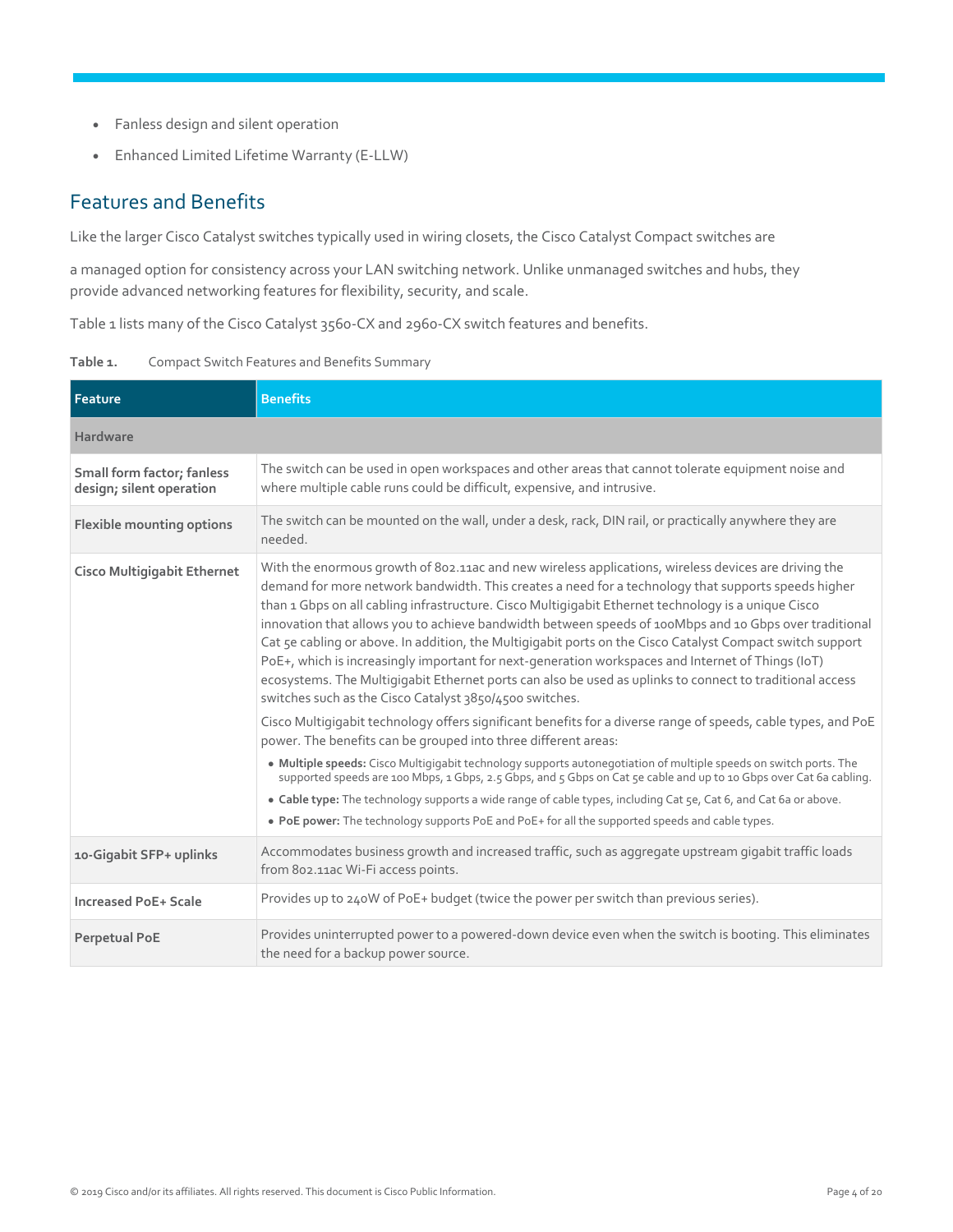| Feature                                   | <b>Benefits</b>                                                                                                                                                                                                                                                                                                                                                                                                                                                                                                                                                                                                                                                                                                                                                                                                                                                                                                                                                                                                                    |
|-------------------------------------------|------------------------------------------------------------------------------------------------------------------------------------------------------------------------------------------------------------------------------------------------------------------------------------------------------------------------------------------------------------------------------------------------------------------------------------------------------------------------------------------------------------------------------------------------------------------------------------------------------------------------------------------------------------------------------------------------------------------------------------------------------------------------------------------------------------------------------------------------------------------------------------------------------------------------------------------------------------------------------------------------------------------------------------|
| PoE pass-through                          | PoE pass-through gives the ability to power PoE end devices through drawing Cisco UPOE from the wiring<br>closet. The Cisco Catalyst WS-C356oCX-8PT-S has eight downlink ports with two Cisco UPOE input ports<br>that allow it to be powered by another switch. These switches do not need a power supply and receive<br>power over the uplink from an upstream PoE or Cisco UPOE device, providing deployment flexibility and<br>availability. These switches are ideal for wiring-constrained and space-constrained applications.                                                                                                                                                                                                                                                                                                                                                                                                                                                                                               |
| <b>Management and Operations</b>          |                                                                                                                                                                                                                                                                                                                                                                                                                                                                                                                                                                                                                                                                                                                                                                                                                                                                                                                                                                                                                                    |
| <b>Cisco Instant Access Mode</b>          | Available on Cisco Catalyst 3560-CX switches with 10 G SFP+ uplinks, this optional mode enables a single<br>point of management and operation for campus networks. Multiple Cisco Catalyst 3560-CX compact<br>switches with 10 G SFP+ uplinks can be connected to Cisco Catalyst 6500 or 6800 core switches, and the<br>entire configuration can then work as a single extended switch with a common management domain.<br>In this mode, compact switches inherit all the features of the Cisco Catalyst 6500 or 6800. Advanced Cisco<br>Catalyst 6500 and 6800 features like MPLS and EVN can be extended to the access layer, so the Cisco<br>Catalyst Instant Access solution can be deployed on all or a subset of the campus network.                                                                                                                                                                                                                                                                                         |
| Cisco Network Plug 'n Play<br>(PhP)       | Network Plug-n-Play (PnP) is a secure, scalable solution that accelerates network device deployments by<br>automating the installation and configuration of Cisco IOS software. The Cisco Catalyst 3560-CX and 2960-<br>CX switches are 'Network-PnP Ready' and can be used as part of the APIC-EM solution for automated<br>switch deployments. This feature helps improve productivity, cut costs, reduce downtime, and enhance the<br>user experience.                                                                                                                                                                                                                                                                                                                                                                                                                                                                                                                                                                          |
| <b>Cisco Catalyst Smart</b><br>Operations | This comprehensive set of Cisco Catalyst technologies and Cisco IOS Software features simplify LAN<br>deployment, configuration, and troubleshooting.<br>. Cisco Smart Install enables the configuration of the Cisco IOS Software image and switch without user intervention.<br>• Cisco Auto Smartports provides automatic configuration as end devices connect to the switch port, allowing<br>autodetection and plug-and-play of the device onto the network. Interface templates containing configurations or<br>policies that can be applied to ports are also supported.<br>• Cisco Smart Troubleshooting is an extensive array of debug diagnostic commands and system health checks,<br>including Generic Online Diagnostics (GOLD) and Onboard Failure Logging (OBFL).<br>· Embedded Event Manager (EEM), supported on the Cisco Catalyst 3560-CX, provides real-time network event<br>detection and onboard automation. You can adapt the behavior of your network devices to align with business<br>needs.             |
| <b>Cloud and System</b><br>Management     | · Cisco Prime® Infrastructure provides comprehensive network lifecycle management with an extensive library of<br>features that automate initial and day-to-day management. Cisco Prime integrates hardware and software platform<br>expertise and operational experience into a powerful set of workflow-driven configuration, monitoring,<br>troubleshooting, reporting, and administrative tools.<br>• Cisco Network Assistant is a PC-based, centralized network management and configuration application for small and<br>medium-sized business (SMB) with up to 250 users. An intuitive GUI lets you easily apply common services across<br>Cisco switches, routers, and access points.<br>• Cisco Active Advisor is a cloud-based service that provides essential lifecycle information about your network<br>inventory. Available by itself or as a component of other Cisco network management applications, it helps you<br>reduce your network's overall risk by keeping you up-to-date on the status of your products. |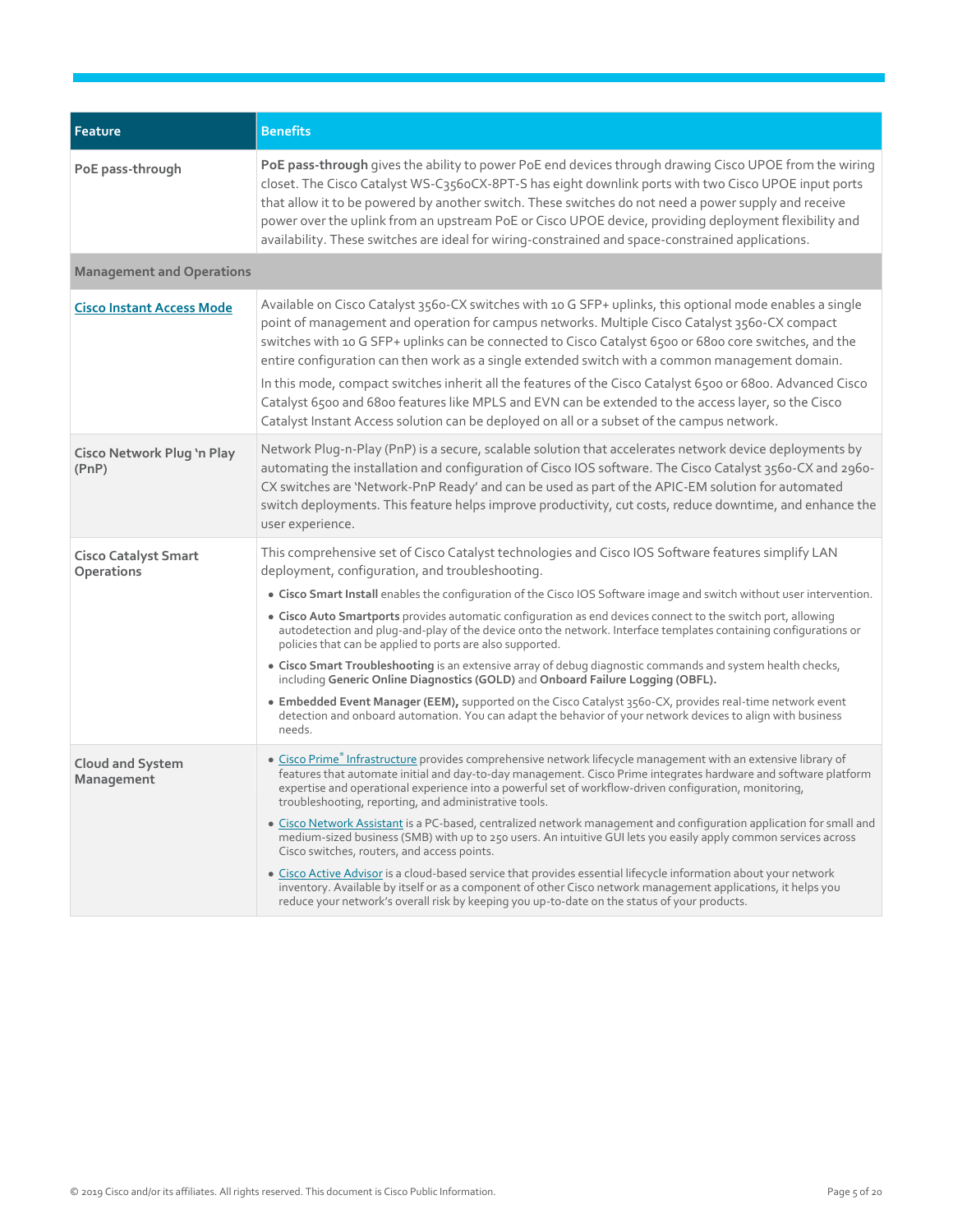| Feature                                                    | <b>Benefits</b>                                                                                                                                                                                                                               |
|------------------------------------------------------------|-----------------------------------------------------------------------------------------------------------------------------------------------------------------------------------------------------------------------------------------------|
| <b>Operational Simplicity</b>                              | . Link Aggregation Control Protocol (LACP) for creating Ethernet channeling with devices that conform to IEEE<br>802.3ad. Similar to Cisco EtherChannel technology and PAqP.                                                                  |
|                                                            | . Dynamic Host Configuration Protocol (DHCP) autoconfiguration of multiple switches through a boot server.                                                                                                                                    |
|                                                            | • Multicast VLAN Registration (MVR) continuously sends multicast streams in a multicast VLAN. Isolates streams<br>from subscriber VLANs for bandwidth and security reasons.                                                                   |
|                                                            | . Voice VLAN keeps voice traffic on a separate VLAN for easier administration and troubleshooting.                                                                                                                                            |
|                                                            | . Cisco VLAN Trunking Protocol (VTP) supports dynamic VLANs and dynamic trunk configuration across all switches.                                                                                                                              |
|                                                            | . Remote Switch Port Analyzer (RSPAN) allows administrators to remotely monitor ports in a Layer 2 switch<br>network from any other switch in the same network.                                                                               |
|                                                            | • For enhanced traffic management, monitoring, and analysis, the Embedded Remote Monitoring (RMON) software<br>agent supports four RMON groups (history, statistics, alarms, and events).                                                     |
| Security                                                   |                                                                                                                                                                                                                                               |
| Cisco TrustSec                                             | A suite of components that secures networks, data, and resources with policy-based access control,<br>identity, and role-aware networking with the following elements:                                                                        |
|                                                            | • Cisco TrustSec SXP support to simplify security and policy enforcement throughout the network. For more<br>information about Cisco TrustSec security solutions, visit cisco.com/go/TrustSec.                                                |
|                                                            | • Hardware on the Cisco Catalyst 3560-CX for IEEE 802.1AE MACsec for Layer 2, line-rate Ethernet data<br>confidentiality and integrity on host-facing ports. Protects against man-in-the-middle attacks (snooping, tampering,<br>and replay). |
|                                                            | • Flexible authentication that supports multiple authentication mechanisms including 802.1X, MAC Authentication<br>Bypass, and web authentication using a single, consistent configuration.                                                   |
|                                                            | • Monitor mode that creates a user-friendly environment for 802.1X operations.                                                                                                                                                                |
|                                                            | • RADIUS change of authorization and downloadable ACLs for comprehensive policy management.                                                                                                                                                   |
|                                                            | . 802.1X supplicant with Network Edge Access Transport (NEAT) for extended secure access; compact switches in<br>the conference rooms have the same level of security as switches inside a locked wiring closet.                              |
| <b>Threat Defense</b>                                      | Advanced, integrated security features that provide threat defense capabilities for mitigating man-in-the-                                                                                                                                    |
|                                                            | middle attacks and protecting your critical network infrastructure.                                                                                                                                                                           |
|                                                            | • Superior Layer 2 capabilities for mitigating MAC, IP, and ARP spoofing risks. Also protects port security, quards<br>against DHCP snooping, and supports Dynamic ARP Inspection and IP Source Guard.                                        |
|                                                            | . Ipv6 first-hop security with Binding Integrity Guard, RA Guard, and DHCP Guard.                                                                                                                                                             |
|                                                            | . Private VLAN provides security and isolation between switch ports.                                                                                                                                                                          |
|                                                            | . Multidomain Authentication allows an IP phone and a PC to authenticate on the same switch port while placing<br>them on appropriate voice and data VLAN.                                                                                    |
|                                                            | • Secure Shell (SSH), Kerberos, and Simple Network Management Protocol Version 3 (SNMPv3) that encrypt<br>administrator traffic during Telnet and SNMP sessions to keep access credentials secure.                                            |
|                                                            | • Port-based Access Control List (ACL) to let the switch automatically allow or block packets based on policies for<br>source and destination IP addresses. Rules can be set up differently on a port-by-port basis.                          |
|                                                            | • Secure Boot to make sure that only signed and authorized images can load on the switch.                                                                                                                                                     |
|                                                            | • Cisco AutoSecure to simplify security configurations with a single-line CLI.                                                                                                                                                                |
| <b>Power Management and Energy Efficiency</b>              |                                                                                                                                                                                                                                               |
| <b>Switch Hibernate Mode</b>                               | Innovative technology that puts the switch in an ultra-low power mode during periods of nonoperation<br>such as nights and weekends. The switch can be configured to be in the hibernate mode using the Cisco<br>Energy Management Suite.     |
| IEEE 802.3az or Energy-<br><b>Efficient Ethernet (EEE)</b> | Ports dynamically sense idle periods between traffic bursts and quickly switch the interfaces into a low-<br>power idle mode, reducing power consumption.                                                                                     |
| Perpetual PoE                                              | Provides uninterrupted power to a powered-down device even when the switch is booting. This eliminates<br>the need for a backup power source.                                                                                                 |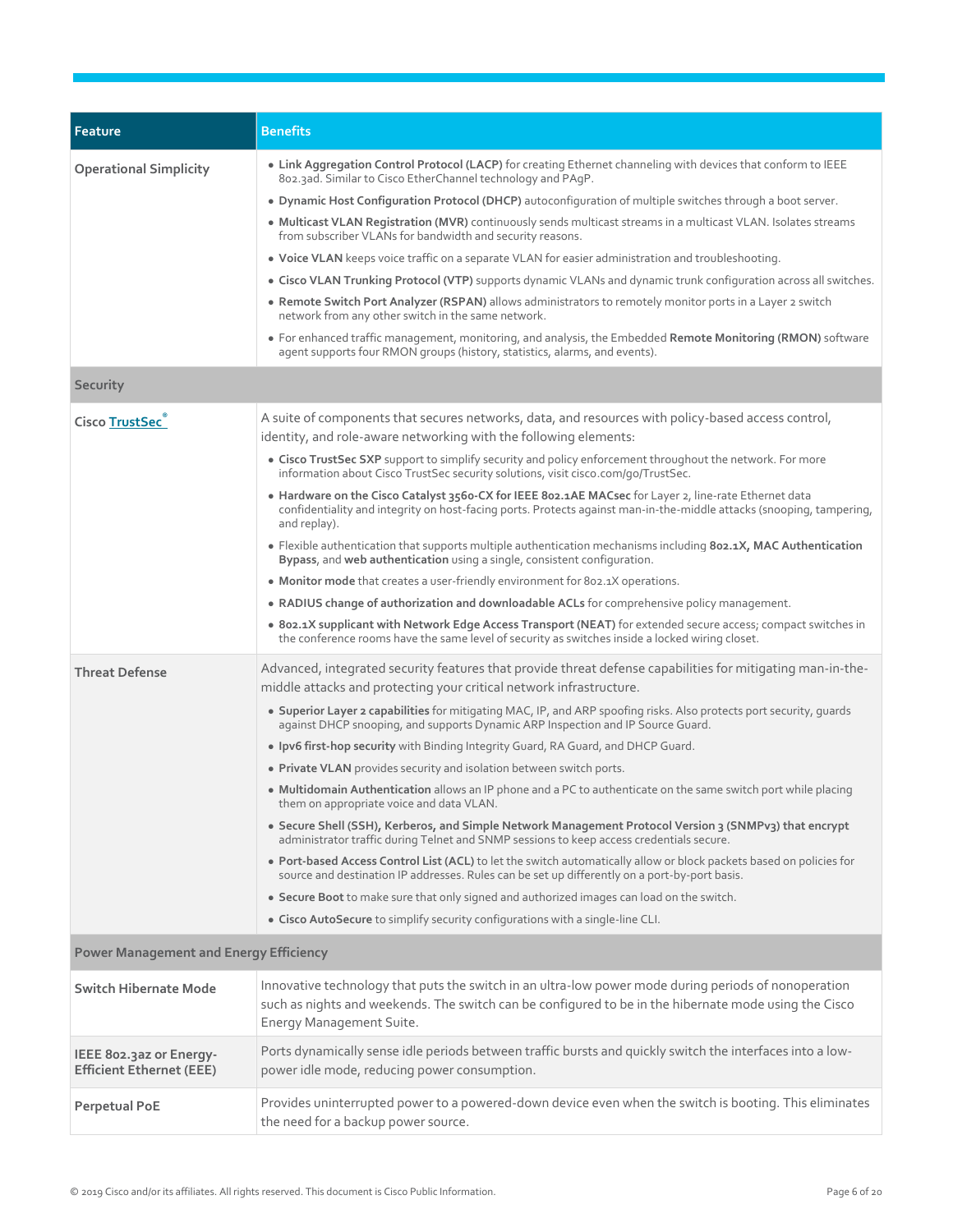| Feature                                                       | <b>Benefits</b>                                                                                                                                                                                                                                                                                                                                                                                                                              |
|---------------------------------------------------------------|----------------------------------------------------------------------------------------------------------------------------------------------------------------------------------------------------------------------------------------------------------------------------------------------------------------------------------------------------------------------------------------------------------------------------------------------|
| PoE pass-through                                              | PoE pass-through gives the ability to power PoE end devices through drawing Cisco UPOE from the wiring<br>closet. The Cisco Catalyst 356oCX-8PT-S has eight downlink ports with two Cisco UPOE input ports that<br>allow it to be powered by another switch. These switches do not need a power supply and receive power<br>over the uplink from an upstream PoE or Cisco UPOE device, providing deployment flexibility and<br>availability. |
| <b>Cisco Energy Management</b><br>Suite (formerly EnergyWise) | Measures power consumption of network infrastructure and network-attached devices and enforces rules<br>to reduce energy usage.                                                                                                                                                                                                                                                                                                              |
| <b>Power Supply</b>                                           | 80-Plus Silver Certified.                                                                                                                                                                                                                                                                                                                                                                                                                    |
| <b>Traffic Management and QoS</b>                             |                                                                                                                                                                                                                                                                                                                                                                                                                                              |
| <b>Application Visibility</b>                                 | NetFlow Lite lets you maintain awareness of all application traffic on the network. It helps capture and<br>record specific packet flows. Exports flow data in the NetFlow Version 9 format for analysis on a wide range<br>of Cisco and third-party collectors.                                                                                                                                                                             |
| <b>Advanced Quality of Service</b>                            | Intelligent traffic management with flexible mechanisms for marking, classifying, and scheduling traffic at<br>wire speed. Includes:                                                                                                                                                                                                                                                                                                         |
|                                                               | . Up to eight egress queues per port and strict priority queuing so that the highest priority packets are serviced ahead<br>of all other traffic.                                                                                                                                                                                                                                                                                            |
|                                                               | • Shaped Round Robin (SRR) scheduling and Weighted Tail Drop (WTD) congestion avoidance.                                                                                                                                                                                                                                                                                                                                                     |
|                                                               | • Flow-based rate limiting and up to 256 aggregate or individual policers per port.                                                                                                                                                                                                                                                                                                                                                          |

# <span id="page-6-0"></span>Product Details

### **Switch Models**

The Cisco Catalyst Compact Switches are available in nine switch models. They vary by whether they support both Layer 2 and Layer 3 services or Layer 2 services only; whether they support Power over Ethernet Plus (PoE+); by the number of Gigabit Ethernet and Multigigabit Ethernet ports; the aggregate power provided, and the type of cabling connections they support.

Tables 2, 3, and 4 compare the available switch models and list the software package that ships by default with each model and how much PoE power is available for the downlink ports.

| <b>Model</b>  | <b>Ethernet Ports</b>             | <b>PoE</b><br>Output<br><b>Ports</b> | <b>Available</b><br>PoE.<br><b>Power</b> | <b>Uplinks</b>                                 | <b>Default Software</b>                   |
|---------------|-----------------------------------|--------------------------------------|------------------------------------------|------------------------------------------------|-------------------------------------------|
| 3560CX-8TC-S  | 8 x 10/100/1000 Gigabit Ethernet  | <b>NA</b>                            |                                          | $2 \times 1G$ copper plus $2 \times$<br>1G SFP | IP Base (IP Services<br>with RTU License) |
| 3560CX-12TC-S | 12 x 10/100/1000 Gigabit Ethernet | <b>NA</b>                            |                                          | $2 \times 1G$ copper plus $2 \times$<br>1G SFP | IP Base (IP Services<br>with RTU License) |
| 356oCX-8PC-S  | 8 x 10/100/1000 Gigabit Ethernet  | 8 PoE+                               | 240W                                     | $2 \times 1G$ copper plus $2 \times$<br>1G SFP | IP Base (IP Services<br>with RTU License) |
| 3560CX-12PC-S | 12 x 10/100/1000 Gigabit Ethernet | $12$ PoE+                            | 240W                                     | $2 \times 1G$ copper plus $2 \times$<br>1G SFP | IP Base (IP Services<br>with RTU License) |
| 3560CX-12PD-S | 12 x 10/100/1000 Gigabit Ethernet | $12$ PoE+                            | 240W                                     | $2 \times 1$ G copper plus $2 \times$          | IP Base (IP Services                      |

**Table 2.** Cisco Catalyst 3560-X Compact Switch Models and Default Software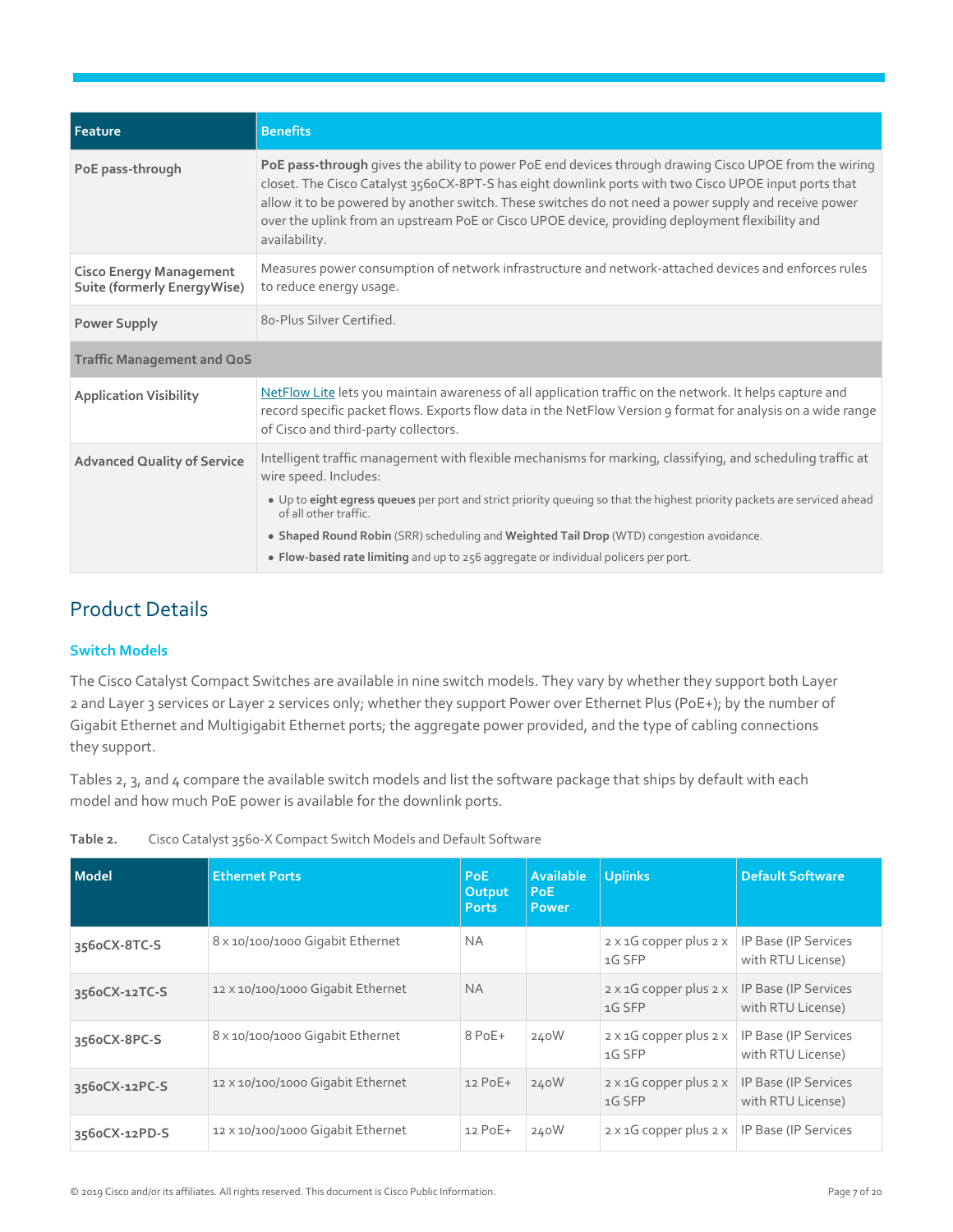| <b>Model</b>   | <b>Ethernet Ports</b>                                                                   | PoE:<br>Output<br><b>Ports</b> | <b>Available</b><br><b>PoE</b><br>Power | <b>Uplinks</b>                         | <b>Default Software</b>                   |
|----------------|-----------------------------------------------------------------------------------------|--------------------------------|-----------------------------------------|----------------------------------------|-------------------------------------------|
|                |                                                                                         |                                |                                         | $10G$ SFP+                             | with RTU License)                         |
| C356oCX-8PT-S  | 8 x 10/100/1000 Gigabit Ethernet                                                        | $8$ PoE+                       | Up to<br>146W                           | 2 x 1G copper (Cisco<br>UPOE+ uplinks) | IP Base (IP Services<br>with RTU License) |
| C356oCX-8XPD-S | 6 x 10/100/1000 Gigabit Ethernet plus 2<br>Multigigabit Ethernet<br>100/2500/5000/10000 | $8$ PoE+                       | 240W                                    | $2 \times 10G$ SGP+                    | IP Base (IP Services<br>with RTU License) |

**Table 3.** C3560CX-8PT-S Switch PoE and PoE+ Power Capacity

| <b>Model</b>  | <b>Powering Option</b>                    | (W)  | Available PoE Power   Can Switch Be Powered with Uplinks? |
|---------------|-------------------------------------------|------|-----------------------------------------------------------|
| 356oCX-8TC-S  | Internal power supply                     | oW   | No                                                        |
| 356oCX-12TC-S | Internal power supply                     | oW   | <b>No</b>                                                 |
| 356oCX-8PC-S  | Internal power supply                     | 240W | <b>No</b>                                                 |
| 356oCX-12PC-S | Internal power supply                     | 240W | <b>No</b>                                                 |
| 356oCX-12PD-S | Internal power supply                     | 240W | No                                                        |
| C356oCX-8PT-S | 1 PoE uplink                              | oW   | <b>No</b>                                                 |
|               | 2 PoE uplinks                             | oW   | Yes                                                       |
|               | 1 PoE+ uplink                             | oW   | Yes                                                       |
|               | 2 PoE+ uplinks                            | 20W  | Yes                                                       |
|               | 1 Cisco UPOE uplink                       | 22W  | Yes                                                       |
|               | 2 Cisco UPOE uplinks                      | 68W  | Yes                                                       |
|               | Auxiliary input                           | 54W  | Yes                                                       |
|               | 1 PoE uplink plus auxiliary input         | 65W  | Yes                                                       |
|               | 2 PoE uplinks plus auxiliary input        | 76W  | Yes                                                       |
|               | 1 PoE+ uplink plus auxiliary input        | 76W  | Yes                                                       |
|               | 2 PoE+ uplinks plus auxiliary input       | 98W  | Yes                                                       |
|               | 1 Cisco UPOE uplink plus auxiliary input  | 100W | Yes                                                       |
|               | 2 Cisco UPOE uplinks plus auxiliary input | 146W | Yes                                                       |
| 356oCX-8XPD-S | Internal power supply                     | 240W | No                                                        |

**Table 4.** Cisco Catalyst 2960-X Compact Switch Models and Default Software

| Model        | <b>Ethernet Ports</b>            | <b>PoE</b><br><b>Output Ports</b> | <b>Available</b><br><b>PoE Power</b> | <b>Uplinks</b>                                           | <b>Default Software</b> |
|--------------|----------------------------------|-----------------------------------|--------------------------------------|----------------------------------------------------------|-------------------------|
| 296oCX-8TC-L | 8 x 10/100/1000 Gigabit Ethernet | N/A                               |                                      | $2 \times 1$ G copper plus $2 \times$ LAN Base<br>1G SFP |                         |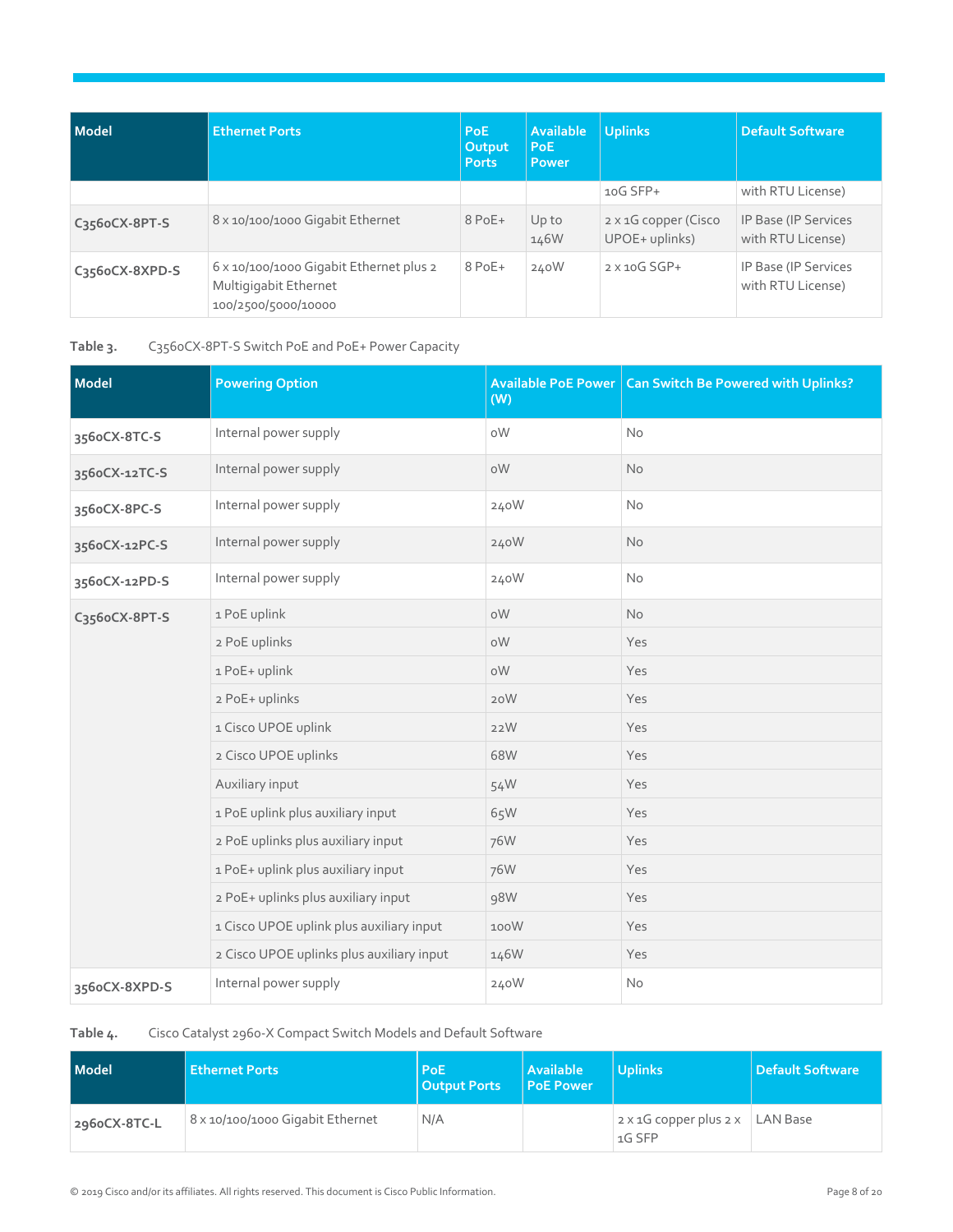| Model        | <b>Ethernet Ports</b>            | PoE:<br><b>Output Ports</b> | <b>Available</b><br><b>PoE Power</b> | <b>Uplinks</b>                                  | <b>Default Software</b> |
|--------------|----------------------------------|-----------------------------|--------------------------------------|-------------------------------------------------|-------------------------|
| 296oCX-8PC-L | 8 x 10/100/1000 Gigabit Ethernet | $8$ PoE+                    | 124W                                 | $2 \times 1$ G copper plus $2 \times$<br>1G SFP | LAN Base                |

**Note:** All four uplink ports (two copper and two fiber) can be used simultaneously and also as downlinks.

#### **Switch Software**

Cisco Catalyst 3560-CX compact switches ship with the IP Base version of Cisco IOS® Software. The 3560-CX switches can be upgraded to use the IP Services version of IOS Software with a Right-To-Use (RTU) License. The IP Base and IP Services feature set on Cisco Catalyst 3560-CX switches provides baseline enterprise services in addition to all LAN Base features. They support Layer 3 networking features, including support for routed access, Cisco TrustSec, Media Access Control security (MACsec), and other advanced network services. The IP Services feature set provides full Layer 3 routing capabilities with Open Shortest Path First (OSPF), Border Gateway Protocol (BGP), Enhanced Internal Gateway Routing Protocol (EIGRP), Policy-Based Routing (PBR), Multicast Routing, and Virtual Routing and Forwarding (VRF) Lite.

Cisco Catalyst 2960-CX Series compact switches ship with the LAN Base version of Cisco IOS Software. These switches deliver advanced Layer 2 switching with intelligent Layer 2 through 4 services for the network edge, such as voice, video, and wireless LAN services.

## <span id="page-8-0"></span>Licensing and Software Policy

Customers with Cisco Catalyst LAN Base and IP Base software feature sets will receive updates and bug fixes designed to maintain the compliance of the software with published specifications, release notes, and industry standards compliance as long as the original end user continues to own or use the product or for up to one year from the end-of-sale date for this product, whichever occurs earlier. This policy supersedes any previous warranty or software statement and is subject to change without notice.

# <span id="page-8-1"></span>Product Specifications

Table 5 provides hardware specifications for the Cisco Catalyst 3560-CX and 2960-CX compact switches.

| <b>Description</b> | Specification                                  |                                                                                              |                        |  |  |
|--------------------|------------------------------------------------|----------------------------------------------------------------------------------------------|------------------------|--|--|
| Performance        |                                                | Cisco Catalyst 3560-CX                                                                       | Cisco Catalyst 2960-CX |  |  |
|                    | Forwarding Bandwidth                           | 46 Gbps (with C356oCX-8XPD-S)<br>34 Gbps (with C356oCX-12PD-S)<br>16 Gbps (with 1 G uplinks) | 12 Gbps                |  |  |
|                    | Switching Bandwidth (full-<br>duplex capacity) | 92 Gbps (with C356oCX-8XPD-S)<br>68 Gbps (with C356oCX-12PD-S)<br>32 Gbps (with 1 G uplinks) | 24 Gbps                |  |  |
|                    | Flash memory                                   | 128 MB                                                                                       | 128 MB                 |  |  |
|                    | Memory DRAM                                    | 512 MB                                                                                       | 512 MB                 |  |  |
|                    | Max VLANs                                      | 1023                                                                                         | 255                    |  |  |
|                    | <b>VLAN IDS</b>                                | 4000                                                                                         | 4000                   |  |  |

**Table 5.** Cisco Catalyst 3560-CX and 2960-CX Series Compact Switch Hardware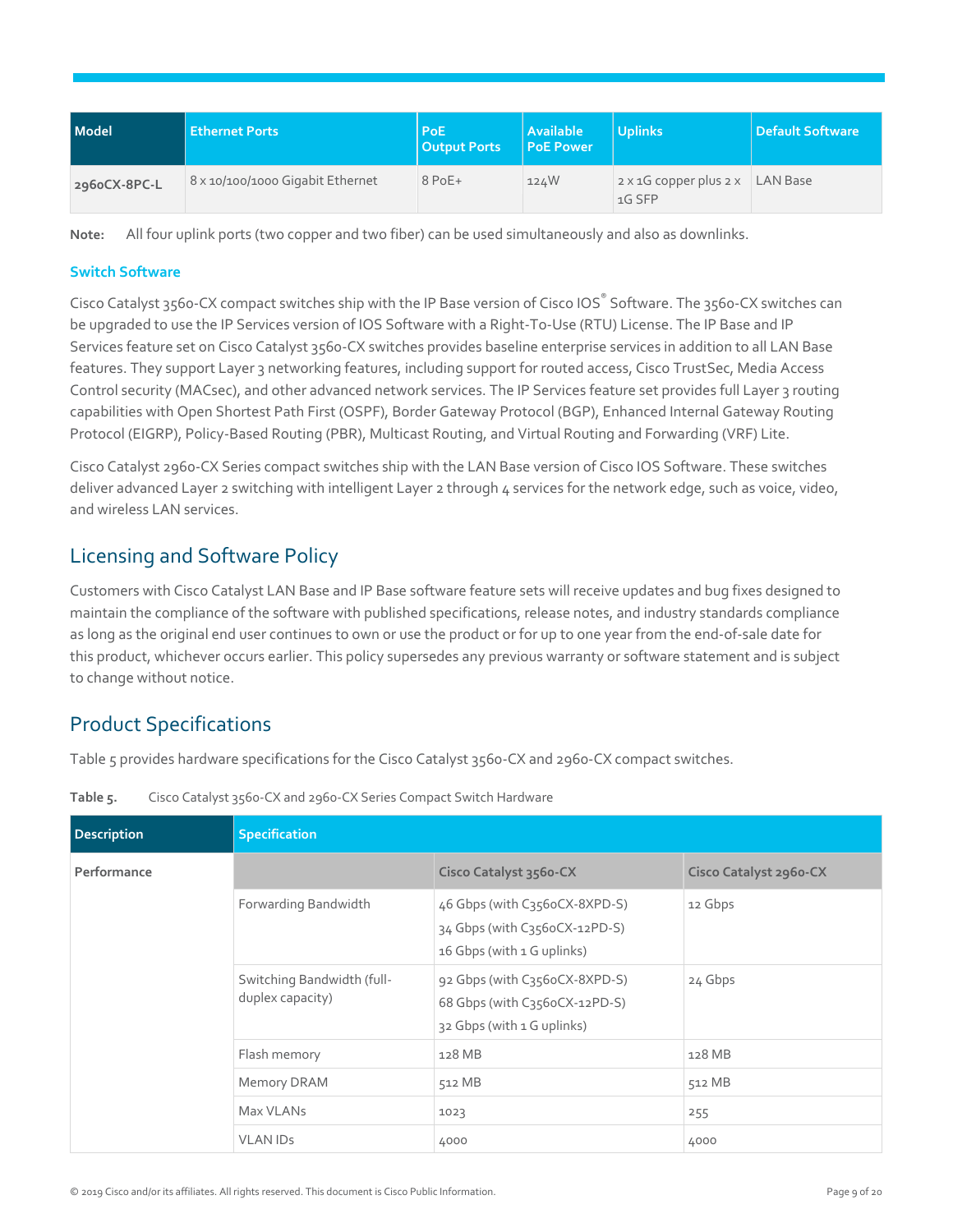| Description                   | <b>Specification</b>                                                                                                                                                                                                                                                                                                                                                                                                                                                                                                                                                       |                          |                  |  |  |  |  |
|-------------------------------|----------------------------------------------------------------------------------------------------------------------------------------------------------------------------------------------------------------------------------------------------------------------------------------------------------------------------------------------------------------------------------------------------------------------------------------------------------------------------------------------------------------------------------------------------------------------------|--------------------------|------------------|--|--|--|--|
|                               | Maximum Transmission Unit<br>(MTU)                                                                                                                                                                                                                                                                                                                                                                                                                                                                                                                                         | Up to 9000 bytes         | Up to 9000 bytes |  |  |  |  |
|                               | Jumbo frames                                                                                                                                                                                                                                                                                                                                                                                                                                                                                                                                                               | 9198 bytes<br>9198 bytes |                  |  |  |  |  |
|                               | Forwarding rate 64 Byte Packet Cisco Catalyst 3560-CX and 2960-CX                                                                                                                                                                                                                                                                                                                                                                                                                                                                                                          |                          |                  |  |  |  |  |
|                               | 296oCX-8TC-L                                                                                                                                                                                                                                                                                                                                                                                                                                                                                                                                                               | 17.9 mpps                |                  |  |  |  |  |
|                               | 296oCX-8PC-L                                                                                                                                                                                                                                                                                                                                                                                                                                                                                                                                                               | 17.9 mpps                |                  |  |  |  |  |
|                               | 356oCX-8TC-S                                                                                                                                                                                                                                                                                                                                                                                                                                                                                                                                                               | 17.9 mpps                |                  |  |  |  |  |
|                               | 356oCX-12TC-S                                                                                                                                                                                                                                                                                                                                                                                                                                                                                                                                                              | 23.8 mpps                |                  |  |  |  |  |
|                               | 356oCX-8PC-S                                                                                                                                                                                                                                                                                                                                                                                                                                                                                                                                                               | 17.9 mpps                |                  |  |  |  |  |
|                               | 356oCX-12PC-S                                                                                                                                                                                                                                                                                                                                                                                                                                                                                                                                                              | 23.8 mpps                |                  |  |  |  |  |
|                               | 356oCX-12PD-S                                                                                                                                                                                                                                                                                                                                                                                                                                                                                                                                                              | 50.6 mpps                |                  |  |  |  |  |
|                               | 356oCX-8PT-S                                                                                                                                                                                                                                                                                                                                                                                                                                                                                                                                                               | 14.9 mpps                |                  |  |  |  |  |
|                               | 356oCX-8XPD-S                                                                                                                                                                                                                                                                                                                                                                                                                                                                                                                                                              | $68.4$ mpps              |                  |  |  |  |  |
|                               | Resource Cisco Catalyst 3560-CX and 2960-CX                                                                                                                                                                                                                                                                                                                                                                                                                                                                                                                                |                          |                  |  |  |  |  |
|                               | See the release notes for the SDM Templates for 3560-CX and 2960-CX:<br>https://www.cisco.com/c/en/us/td/docs/switches/lan/catalyst296ocx_365ocx/software/release/15-<br>2 3 e/release_notes/rn-1523e-2960CX-3560CX.html                                                                                                                                                                                                                                                                                                                                                   |                          |                  |  |  |  |  |
| <b>Connectors and cabling</b> | Cisco Catalyst 3560-CX and 2960-CX Ethernet Interfaces:<br>· 10BASE-T ports: RJ-45 connectors, 2-pair Category 3, 4, or 5 Unshielded Twisted-Pair (UTP) cabling<br>• 100BASE-TX ports: RJ-45 connectors, 2-pair Category 5 UTP cabling<br>• 1000BASE-T ports: RJ-45 connectors, 4-pair Category 5 UTP cabling<br>• 1000BASE-T SFP-based ports: RJ-45 connectors, 4-pair Category 5 UTP cabling<br>Cisco Catalyst 356o-CX and 296o-CX SFP and SFP+ interfaces:<br>For information about supported SFP/SFP+ modules, refer to the Transceiver Compatibility matrix tables at |                          |                  |  |  |  |  |
|                               | https://www.cisco.com/c/en/us/support/interfaces-modules/transceiver-modules/products-device-support-<br>tables-list.html                                                                                                                                                                                                                                                                                                                                                                                                                                                  |                          |                  |  |  |  |  |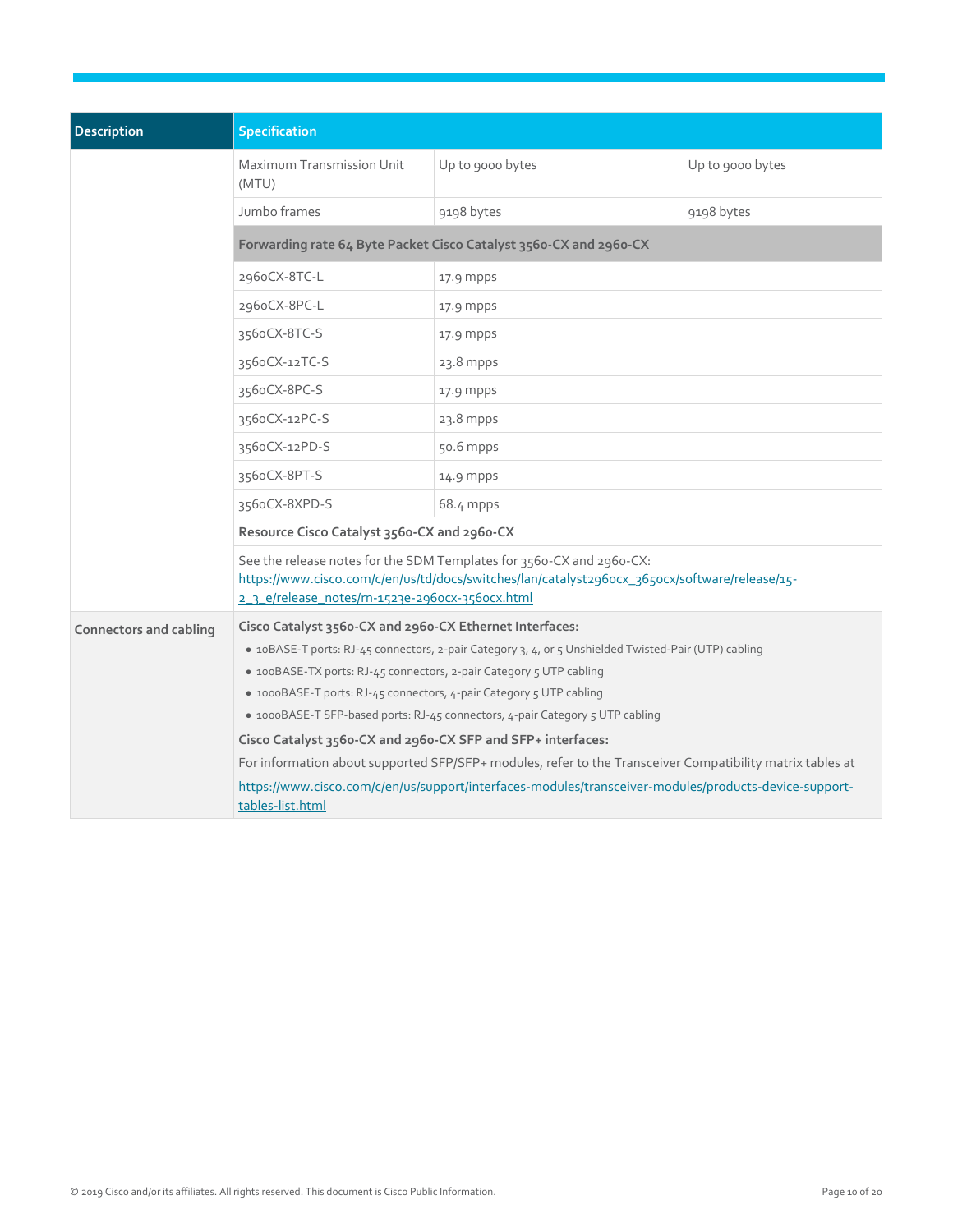| <b>Description</b>          | <b>Specification</b>                                                                                                                                                                                                                                                                                                                                                                                                                                                                   |                                                 |                                     |                                |                                                 |                 |
|-----------------------------|----------------------------------------------------------------------------------------------------------------------------------------------------------------------------------------------------------------------------------------------------------------------------------------------------------------------------------------------------------------------------------------------------------------------------------------------------------------------------------------|-------------------------------------------------|-------------------------------------|--------------------------------|-------------------------------------------------|-----------------|
| <b>Power connectors</b>     | • Customers can provide power to a switch by using the internal power supply. The connector is located at the back of the<br>switch. The internal power supply is an autoranging unit<br>• The internal power supply supports input voltages between 100 and 240VAC<br>• Use the supplied AC power cord to connect the AC power connector to an AC power outlet<br>Note: The Cisco Catalyst WS-C356oCX-8PT-S has an option for an external AC-DC or DC-DC power adapter if<br>desired. |                                                 |                                     |                                |                                                 |                 |
| <b>Indicators</b>           | Per-port status: Link integrity, disabled, activity, speed, full-duplex System status: System, link status, link<br>duplex, link speed                                                                                                                                                                                                                                                                                                                                                 |                                                 |                                     |                                |                                                 |                 |
| Dimensions (H x W x D)      | Cisco Catalyst 3560-CX and<br>2960-CX                                                                                                                                                                                                                                                                                                                                                                                                                                                  | Inches                                          |                                     | Centimeters                    |                                                 |                 |
|                             | 296oCX-8TC-L                                                                                                                                                                                                                                                                                                                                                                                                                                                                           | $1.75 \times 10.6 \times 8.4$                   |                                     |                                | 4.44 × 26.9 × 21.3                              |                 |
|                             | 296oCX-8PC-L                                                                                                                                                                                                                                                                                                                                                                                                                                                                           | $1.75 \times 10.6 \times 9.4$                   |                                     |                                | $4.44 \times 26.9 \times 23.8$                  |                 |
|                             | 356oCX-8TC-S                                                                                                                                                                                                                                                                                                                                                                                                                                                                           | $1.75 \times 10.6 \times 8.4$                   |                                     |                                | $4.44 \times 26.9 \times 21.3$                  |                 |
|                             | 356oCX-12TC-S                                                                                                                                                                                                                                                                                                                                                                                                                                                                          | $1.75 \times 10.6 \times 8.4$                   |                                     |                                | 4.44 × 26.9 × 21.3                              |                 |
|                             | 356oCX-8PC-S                                                                                                                                                                                                                                                                                                                                                                                                                                                                           | $1.75 \times 10.6 \times 9.4$                   |                                     |                                | $4.44 \times 26.9 \times 23.8$                  |                 |
|                             | 356oCX-12PC-S                                                                                                                                                                                                                                                                                                                                                                                                                                                                          | $1.75 \times 10.6 \times 9.4$                   |                                     | $4.44 \times 26.9 \times 23.8$ |                                                 |                 |
|                             | 356oCX-12PD-S                                                                                                                                                                                                                                                                                                                                                                                                                                                                          | $1.75 \times 10.6 \times 9.4$                   |                                     | $4.44 \times 26.9 \times 23.8$ |                                                 |                 |
|                             | 356oCX-8PT-S                                                                                                                                                                                                                                                                                                                                                                                                                                                                           | $1.75 \times 10.6 \times 7.0$                   |                                     | 4.44 × 26.9 × 17.7             |                                                 |                 |
|                             | 356oCX-8XPD-S                                                                                                                                                                                                                                                                                                                                                                                                                                                                          | 1.75 × 10.6 × 10.4                              |                                     |                                | 4.44 x 26.9 x 26.4                              |                 |
| Weight                      | Cisco Catalyst 3560-CX and<br>2960-CX                                                                                                                                                                                                                                                                                                                                                                                                                                                  | Pounds                                          |                                     | Kilograms                      |                                                 |                 |
|                             | 296oCX-8TC-L                                                                                                                                                                                                                                                                                                                                                                                                                                                                           | 3.8                                             |                                     | 1.72                           |                                                 |                 |
|                             | 2960CX-8PC-L                                                                                                                                                                                                                                                                                                                                                                                                                                                                           | 5.0                                             |                                     | 2.27                           |                                                 |                 |
|                             | 356oCX-8TC-S                                                                                                                                                                                                                                                                                                                                                                                                                                                                           | 3.8                                             |                                     | 1.72                           |                                                 |                 |
|                             | 3560CX-12TC-S                                                                                                                                                                                                                                                                                                                                                                                                                                                                          | 3.9                                             |                                     | 1.77                           |                                                 |                 |
|                             | 356oCX-8PC-S                                                                                                                                                                                                                                                                                                                                                                                                                                                                           | 5.0                                             |                                     | 2.27                           |                                                 |                 |
|                             | 356oCX-12PC-S                                                                                                                                                                                                                                                                                                                                                                                                                                                                          | 5.1                                             |                                     | 2.31                           |                                                 |                 |
|                             | 356oCX-12PD-S                                                                                                                                                                                                                                                                                                                                                                                                                                                                          | 5.1                                             |                                     | 2.31                           |                                                 |                 |
|                             | 356oCX-8PT-S                                                                                                                                                                                                                                                                                                                                                                                                                                                                           | 3.5                                             |                                     | 1.58                           |                                                 |                 |
|                             | 356oCX-8XPD-S                                                                                                                                                                                                                                                                                                                                                                                                                                                                          | 6.0                                             |                                     | 2.72                           |                                                 |                 |
| <b>Environmental ranges</b> |                                                                                                                                                                                                                                                                                                                                                                                                                                                                                        | Cisco Catalyst 3560-CX                          |                                     |                                | Cisco Catalyst 2960-CX                          |                 |
|                             | Operating <sup>®</sup> temperature up to<br>5000 ft (1524 m)                                                                                                                                                                                                                                                                                                                                                                                                                           | $-5^{\circ}$ C to $+45^{\circ}$ C <sup>**</sup> | $+23^{\circ}$ F to $+113^{\circ}$ F |                                | $-5^{\circ}$ C to $+45^{\circ}$ C <sup>**</sup> | +23°F to +113°F |
|                             | Operating <sup>®</sup> temperature up to<br>10,000 ft (3048 m)                                                                                                                                                                                                                                                                                                                                                                                                                         | $-5^{\circ}$ C to $+45^{\circ}$ C               | +23°F to +113°F                     |                                | $-5^{\circ}$ C to $+45^{\circ}$ C               | +23°F to +113°F |
|                             | Storage temperature up to<br>15,000 ft (4572 m)                                                                                                                                                                                                                                                                                                                                                                                                                                        | $-25^{\circ}$ C to $+70^{\circ}$ C              | $-13^{\circ}$ F to $+158^{\circ}$ F |                                | $-25^{\circ}$ C to $+70^{\circ}$ C              | -13°F to +158°F |
|                             | Operating altitude                                                                                                                                                                                                                                                                                                                                                                                                                                                                     | Up to 3048 m                                    | Up to 10,000 ft                     |                                | Up to 3048 m                                    | Up to 10,000 ft |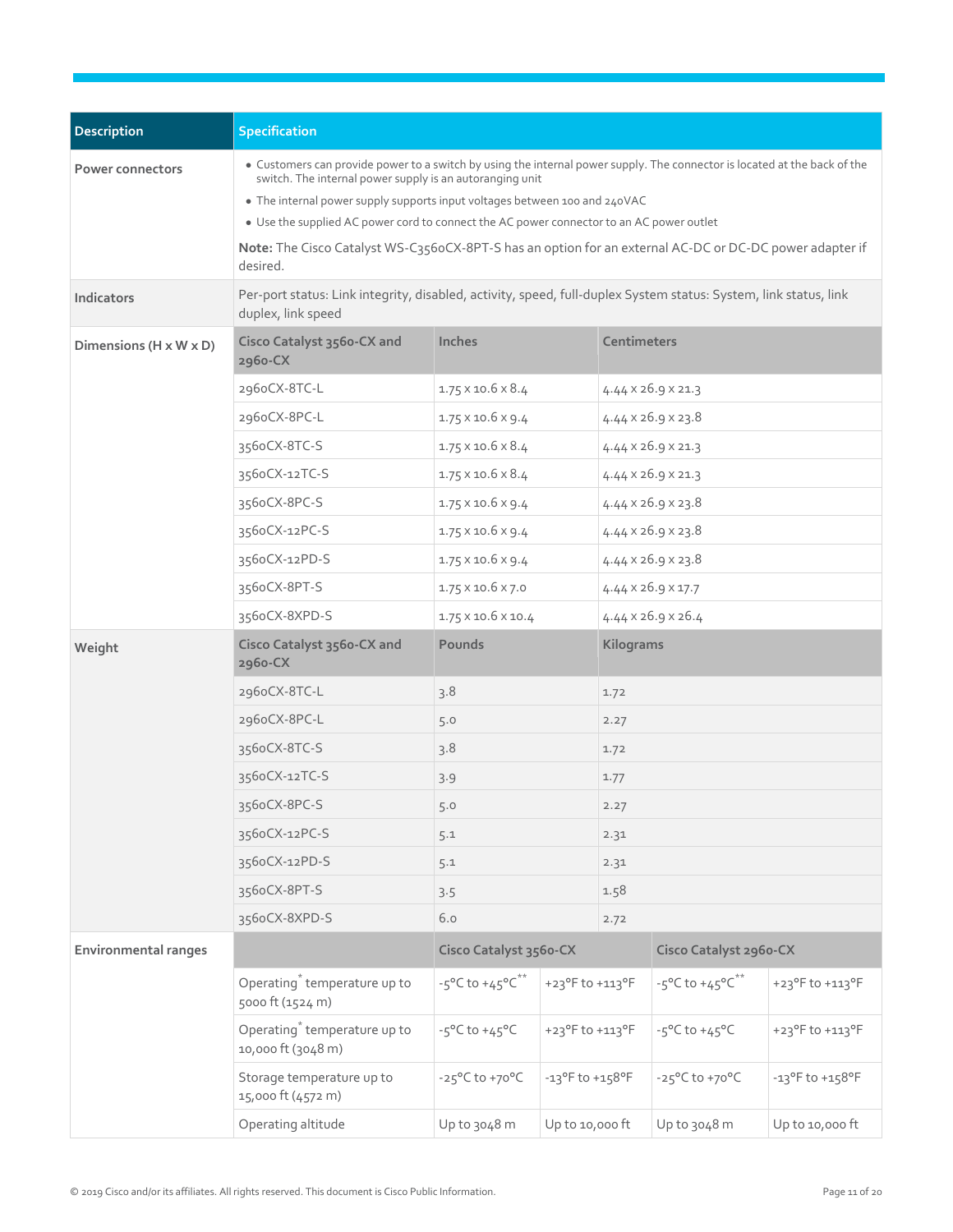| <b>Description</b>       | <b>Specification</b>                                                                                                                                                                                                                    |                         |                        |                         |                   |
|--------------------------|-----------------------------------------------------------------------------------------------------------------------------------------------------------------------------------------------------------------------------------------|-------------------------|------------------------|-------------------------|-------------------|
|                          | Storage altitude                                                                                                                                                                                                                        | Up to 4000 m            | Up to $15,000$ ft      | Up to 4000 m            | Up to $15,000$ ft |
|                          | Operating relative humidity                                                                                                                                                                                                             | 5% to 95% noncondensing |                        | 5% to 95% noncondensing |                   |
|                          | Storage relative humidity                                                                                                                                                                                                               | 5% to 95% noncondensing |                        | 5% to 95% noncondensing |                   |
|                          | Minimum ambient temperature for cold start is $0^{\circ}C$ (+32 $^{\circ}F$ )                                                                                                                                                           |                         |                        |                         |                   |
|                          | 10G SKUs have a maximum operating temperature of 40°C. For WS-C3560CX-8XPD-S, the max operating<br>temperature will be 35°C when installed inverted and under fully loaded conditions (max. POE and 10G SFP+<br>transceivers installed) |                         |                        |                         |                   |
| <b>Mean Time Between</b> | Cisco Catalyst 3560-CX                                                                                                                                                                                                                  | <b>MTBF</b>             | Cisco Catalyst 2960-CX |                         | <b>MTBF</b>       |
| Failure (MTBF)           | 356oCX-8TC-S                                                                                                                                                                                                                            | 756,260                 | 2960CX-8TC-L           |                         | 756,260           |
|                          | 3560CX-12TC-S                                                                                                                                                                                                                           | 755,270                 | 2960CX-8PC-L           |                         | 569,530           |
|                          | 3560CX-8PC-S                                                                                                                                                                                                                            | 569,530                 |                        |                         |                   |
|                          | 3560CX-12PC-S                                                                                                                                                                                                                           | 553,140                 |                        |                         |                   |
|                          | 3560CX-12PD-S                                                                                                                                                                                                                           | 528,480                 |                        |                         |                   |
|                          | 356oCX-8PT-S                                                                                                                                                                                                                            | 737,740                 |                        |                         |                   |
|                          | 3560CX-8XPD-S                                                                                                                                                                                                                           | 528,480                 |                        |                         |                   |

Table 6 describes the power specifications for Cisco Catalyst 3560-CX and 2960-CX switches.

| Table 6. | Power Specifications for Cisco Catalyst 3560-C and 2960-C Series Compact Switches |  |  |
|----------|-----------------------------------------------------------------------------------|--|--|
|----------|-----------------------------------------------------------------------------------|--|--|

| <b>Description</b>                               | <b>Specification</b>              |                                                     |                                   |                                                 |
|--------------------------------------------------|-----------------------------------|-----------------------------------------------------|-----------------------------------|-------------------------------------------------|
| Measured 100%<br>throughput power<br>consumption | Cisco Catalyst 3560-<br><b>CX</b> | <b>Switch Power Consumption</b><br>Watts            | Cisco Catalyst 2960-<br><b>CX</b> | <b>Switch Power Consumption</b><br>Watts        |
|                                                  | 356oCX-8TC-S                      | 18.8W                                               | 296oCX-8TC-L                      | 18.8W                                           |
|                                                  | 3560CX-12TC-S                     | 20.8W                                               | 2960CX-8PC-L                      | 24.5W                                           |
|                                                  | 356oCX-8PC-S                      | 24.4W                                               |                                   |                                                 |
|                                                  | 356oCX-12PC-S                     | 26.3W                                               |                                   |                                                 |
|                                                  | 356oCX-12PD-S                     | 29.5W                                               |                                   |                                                 |
|                                                  | 356oCX-8PT-S                      | Single uplink = $22.9W1$<br>Dual uplink = $24.3W^1$ |                                   |                                                 |
|                                                  | 356oCX-8XPD-S                     | 35.2W                                               |                                   |                                                 |
| Measured 10%<br>throughput power<br>consumption  | Cisco Catalyst 3560-<br><b>CX</b> | <b>Switch Power Consumption</b><br>Watts            | Cisco Catalyst 2960-<br><b>CX</b> | <b>Switch Power Consumption</b><br><b>Watts</b> |
|                                                  | 356oCX-8TC-S                      | 18.6W                                               | 296oCX-8TC-L                      | 18.7W                                           |
|                                                  | 3560CX-12TC-S                     | 20.6W                                               | 2960CX-8PC-L                      | 24.3W                                           |
|                                                  | 356oCX-8PC-S                      | 24.2W                                               |                                   |                                                 |
|                                                  | 3560CX-12PC-S                     | 26.1W                                               |                                   |                                                 |
|                                                  | 3560CX-12PD-S                     | 28.9W                                               |                                   |                                                 |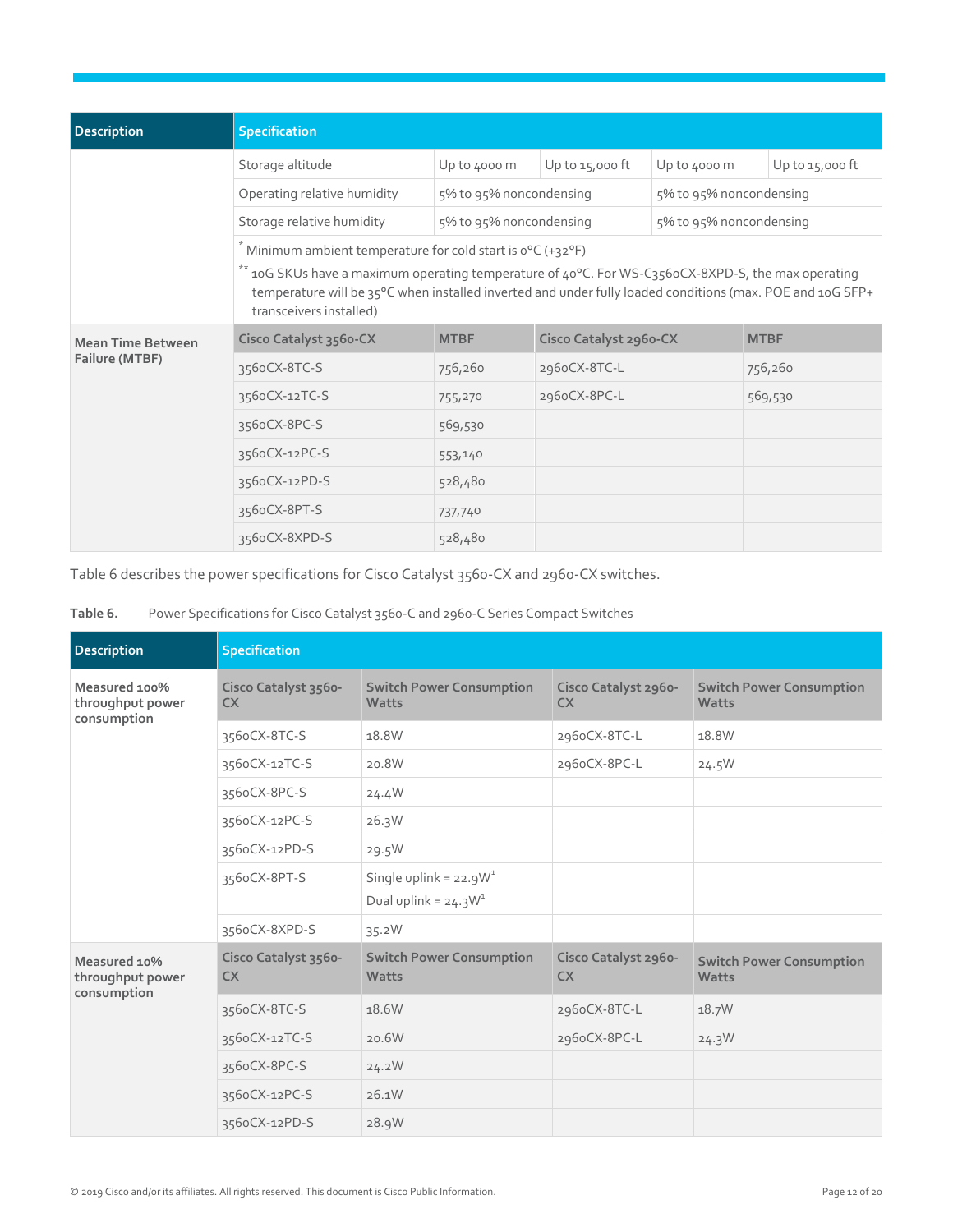| <b>Description</b>                                           | Specification                     |                                                    |               |                                   |                                          |               |
|--------------------------------------------------------------|-----------------------------------|----------------------------------------------------|---------------|-----------------------------------|------------------------------------------|---------------|
|                                                              | 356oCX-8PT-S                      | Single uplink = $22.8W1$<br>Dual uplink = $24.2W1$ |               |                                   |                                          |               |
|                                                              | 356oCX-8XPD-S                     | 34.5W                                              |               |                                   |                                          |               |
| Measured o%<br>throughput power<br>consumption<br>(with EEE) | Cisco Catalyst 3560-<br><b>CX</b> | <b>Switch Power Consumption</b><br><b>Watts</b>    |               | Cisco Catalyst 2960-<br><b>CX</b> | <b>Switch Power Consumption</b><br>Watts |               |
|                                                              | 356oCX-8TC-S                      | 14.8W                                              |               | 296oCX-8TC-L                      | 15W                                      |               |
|                                                              | 356oCX-12TC-S                     | 15.6W                                              |               | 296oCX-8PC-L                      | 20.4W                                    |               |
|                                                              | 356oCX-8PC-S                      | 21.3W                                              |               |                                   |                                          |               |
|                                                              | 356oCX-12PC-S                     | 21.3W                                              |               |                                   |                                          |               |
|                                                              | 356oCX-12PD-S                     | 24.9W                                              |               |                                   |                                          |               |
|                                                              | 356oCX-8PT-S                      | Single uplink = $20.1W1$<br>Dual uplink = $21.3W1$ |               |                                   |                                          |               |
|                                                              | 356oCX-8XPD-S                     | 32.7W                                              |               |                                   |                                          |               |
| Measured 100%<br>throughput power                            | Cisco Catalyst 3560-<br><b>CX</b> | <b>Switch Power Consumption</b><br><b>Watts</b>    |               | Cisco Catalyst 2960-<br><b>CX</b> | <b>Switch Power Consumption</b><br>Watts |               |
| consumption (with<br>maximum possible                        | 356oCX-8TC-S                      | <b>NA</b>                                          |               | 2960CX-8TC-L                      | <b>NA</b>                                |               |
| PoE loads)                                                   | 356oCX-12TC-S                     | <b>NA</b>                                          |               | 296oCX-8PC-L                      | 161.4W                                   |               |
|                                                              | 356oCX-8PC-S                      | 269.1W                                             |               |                                   |                                          |               |
|                                                              | 356oCX-12PC-S                     | 275.2W                                             |               |                                   |                                          |               |
|                                                              | 356oCX-12PD-S                     | 278W                                               |               |                                   |                                          |               |
|                                                              | 356oCX-8PT-S                      | 180W                                               |               |                                   |                                          |               |
|                                                              | 356oCX-8XPD-S                     | 285.1W                                             |               |                                   |                                          |               |
| <b>AC/DC</b> input voltage<br>and current                    | Cisco Catalyst 3560-<br>CX        |                                                    |               | Cisco Catalyst 2960-<br><b>CX</b> |                                          |               |
|                                                              |                                   | I/P Voltage                                        | I/P Current   |                                   | I/P voltage                              | I/P Current   |
|                                                              | 356oCX-8TC-S                      | 100-240 VAC                                        | $0.5 - 0.2A$  | 296oCX-8TC-L                      | 100-240 VAC                              | $0.5 - 0.2A$  |
|                                                              | 356oCX-12TC-S                     | 100-240 VAC                                        | $0.5 - 0.2A$  | 296oCX-8PC-L                      | 100-240 VAC                              | $3.25 - 1.5A$ |
|                                                              | 356oCX-8PC-S                      | 100-240 VAC                                        | $3.25 - 1.5A$ |                                   |                                          |               |
|                                                              | 356oCX-12PC-S                     | 100-240 VAC                                        | $3.25 - 1.5A$ |                                   |                                          |               |
|                                                              | 356oCX-12PD-S                     | 100-240 VAC                                        | $3.25 - 1.5A$ |                                   |                                          |               |
|                                                              | 356oCX-8PT-S                      | 18-60VDC                                           | $6.0 - 1.6A$  |                                   |                                          |               |
|                                                              | 356oCX-8XPD-S                     | 100-240 VAC                                        | $3.25 - 1.5A$ |                                   |                                          |               |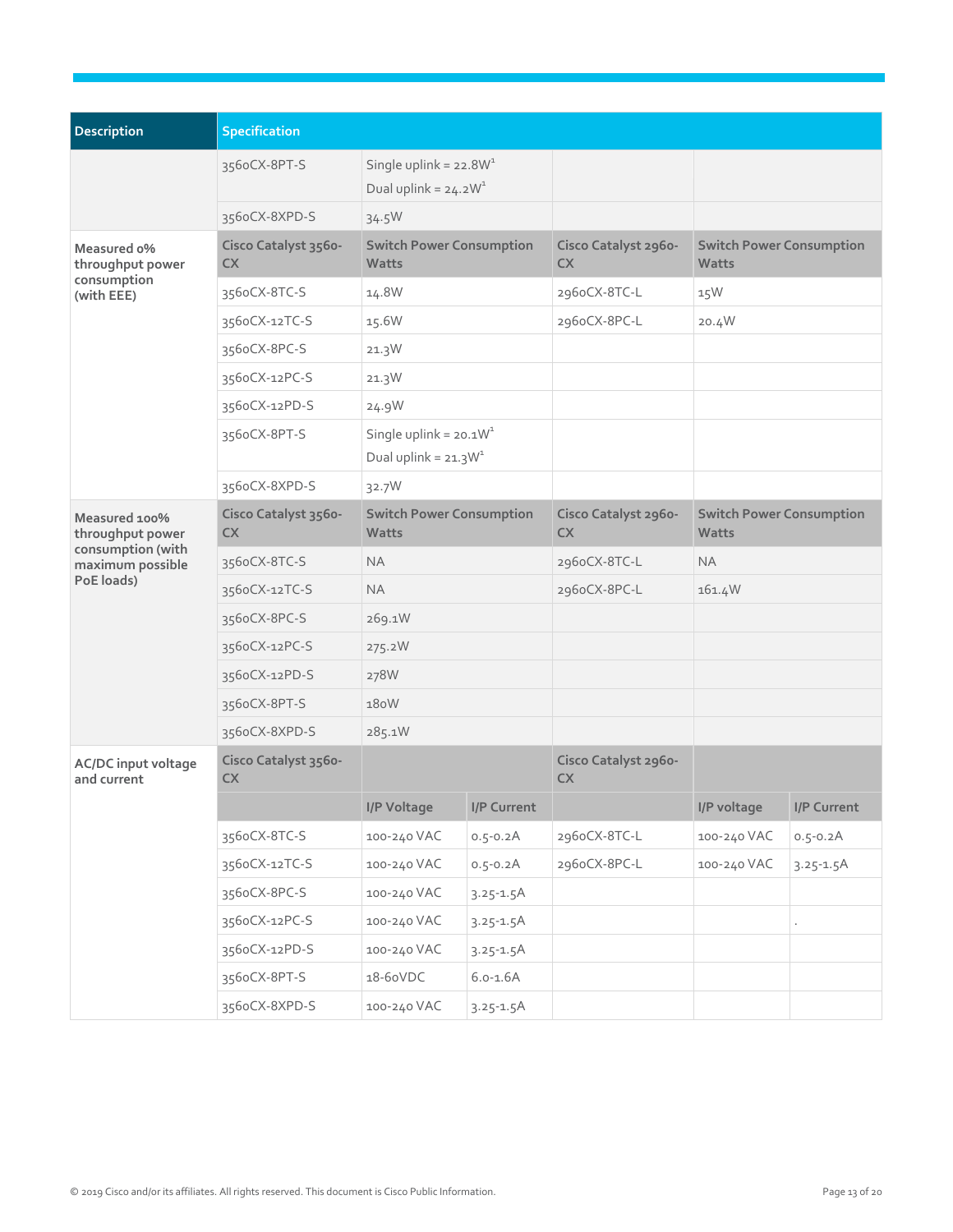| Description             | <b>Specification</b>                                                                                                                                                                                        |              |                   |              |                                   |       |            |             |
|-------------------------|-------------------------------------------------------------------------------------------------------------------------------------------------------------------------------------------------------------|--------------|-------------------|--------------|-----------------------------------|-------|------------|-------------|
| Power rating            | Cisco Catalyst 3560-<br><b>CX</b>                                                                                                                                                                           |              |                   |              | Cisco Catalyst 2960-<br><b>CX</b> |       |            |             |
|                         |                                                                                                                                                                                                             | <b>Watts</b> | <b>KVA</b>        | <b>BTU</b>   |                                   | Watts | <b>KVA</b> | <b>BTU</b>  |
|                         | 356oCX-8TC-S                                                                                                                                                                                                | 30           | 0.05              | 170.6        | 296oCX-8TC-L                      | 30    | 0.05       | 170.6       |
|                         | 3560CX-12TC-S                                                                                                                                                                                               | 30           | 0.05              | 170.6        | 2960CX-8PC-L                      | 170   | 0.19       | $648.3^{1}$ |
|                         | 356oCX-8PC-S                                                                                                                                                                                                | 280          | 0.3               | $1023.6^1$   |                                   |       |            |             |
|                         | 3560CX-12PC-S                                                                                                                                                                                               | 280          | 0.3               | $1023.6^1$   |                                   |       |            |             |
|                         | 3560CX-12PD-S                                                                                                                                                                                               | 290          | 0.31              | $1057.7^{1}$ |                                   |       |            |             |
|                         | 356oCX-8PT-S                                                                                                                                                                                                | 90           | 0.11              | $375.3^{1}$  |                                   |       |            |             |
|                         | 356oCX-8XPD-S                                                                                                                                                                                               | 290          | 0.31              | $1057.7^{1}$ |                                   |       |            |             |
|                         | <sup>1</sup> Switch dissipation only (excludes PoE, which is dissipated at the end device).<br>Power measurements are best and worst case. Best case is 1 PoE+ connection. Worst case is 2 PoE connections. |              |                   |              |                                   |       |            |             |
| PoE and PoE+            | • Maximum power supplied per Port for PoE+ is 30W<br>• Maximum power supplied per port for PoE: 15.4W                                                                                                       |              |                   |              |                                   |       |            |             |
| <b>PoE Power Supply</b> | Capacity: 300W, Efficiency: 80 Plus Silver certified                                                                                                                                                        |              |                   |              |                                   |       |            |             |
| Characteristics         | % Load                                                                                                                                                                                                      |              | <b>Efficiency</b> |              | <b>Power Factor</b>               |       |            |             |
|                         | • 20                                                                                                                                                                                                        |              | 85%               |              | $\bullet$ 0.8                     |       |            |             |
|                         | •50                                                                                                                                                                                                         |              | • 88%             |              | 0.9                               |       |            |             |
|                         | •100                                                                                                                                                                                                        |              | $90\%$            |              | 0.95                              |       |            |             |

Table 7 shows switch management and standards support.

**Table 7.** Management and Standards Support for Cisco Catalyst 3560-CX and 2960-CX Series Compact Switches

| <b>Description</b> | Specification                     |                             |
|--------------------|-----------------------------------|-----------------------------|
| Management         | • BRIDGE-MIB                      | • CISCO-TC-MIB              |
|                    | • CISCO-CABLE-DIAG-MIB            | • CISCO-TCP-MIB             |
|                    | • CISCO-CDP-MIB                   | • CISCO-UDLDP-MIB           |
|                    | • CISCO-CLUSTER-MIB               | • CISCO-VLAN-IFTABLE        |
|                    | • CISCO-CONFIG-COPY-MIB           | • RELATIONSHIP-MIB          |
|                    | • CISCO-CONFIG-MAN-MIB            | • CISCO-VLAN-MEMBERSHIP-MIB |
|                    | • CISCO-DHCP-SNOOPING-MIB         | • CISCO-VTP-MIB             |
|                    | • CISCO-ENTITY-VENDORTYPE-OID-MIB | • ENTITY-MIB                |
|                    | • CISCO-ENVMON-MIB                | • ETHERLIKE-MIB             |
|                    | • CISCO-ERR-DISABLE-MIB           | • IEEE8021-PAE-MIB          |
|                    | • CISCO-FLASH-MIB                 | • IEEE8023-LAG-MIB          |
|                    | • CISCO-FTP-CLIENT-MIB            | $\bullet$ IF-MIB            |
|                    | • CISCO-IGMP-FILTER-MIB           | • INET-ADDRESS-MIB          |
|                    | • CISCO-IMAGE-MIB                 | • OLD-CISCO-CHASSIS-MIB     |
|                    | • CISCO-IP-STAT-MIB               | • OLD-CISCO-FLASH-MIB       |
|                    | • CISCO-LAG-MIB                   | • OLD-CISCO-INTERFACES-MIB  |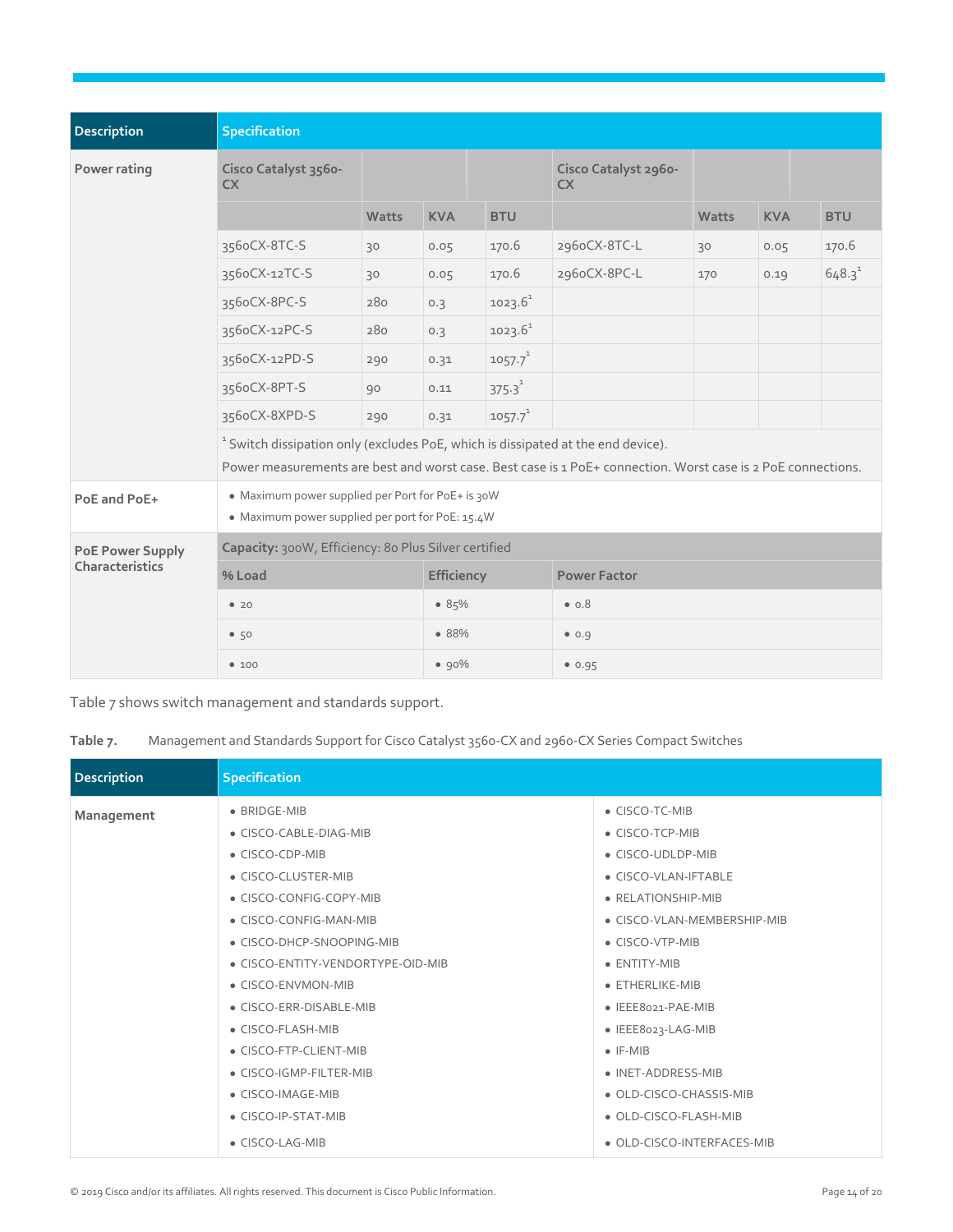| Description      | <b>Specification</b>                                                                                                                                                                                                                                                                                                                                                                                                                                                                                                                  |                                                                                                                                                                                                                                                                                                                                                                                                                                                                                             |
|------------------|---------------------------------------------------------------------------------------------------------------------------------------------------------------------------------------------------------------------------------------------------------------------------------------------------------------------------------------------------------------------------------------------------------------------------------------------------------------------------------------------------------------------------------------|---------------------------------------------------------------------------------------------------------------------------------------------------------------------------------------------------------------------------------------------------------------------------------------------------------------------------------------------------------------------------------------------------------------------------------------------------------------------------------------------|
|                  | • CISCO-MAC-NOTIFICATION-MIB<br>· CISCO-MEMORY-POOL-MIB<br>• CISCO-PAGP-MIB<br>• CISCO-PING-MIB<br>· CISCO-POE-EXTENSIONS-MIB<br>• CISCO-PORT-QOS-MIB<br>• CISCO-PORT-SECURITY-MIB<br>• CISCO-PORT-STORM-CONTROL-MIB<br>• CISCO-PRODUCTS-MIB<br>• CISCO-PROCESS-MIB<br>• CISCO-RTTMON-MIB<br>• CISCO-SMI-MIB<br>• CISCO-STP-EXTENSIONS-MIB<br>• CISCO-SYSLOG-MIB                                                                                                                                                                      | • OLD-CISCO-IP-MIB<br>· OLD-CISCO-SYS-MIB<br>• OLD-CISCO-TCP-MIB<br>• OLD-CISCO-TS-MIB<br>$\bullet$ RFC1213-MIB<br>• RMON-MIB<br>$\bullet$ RMON <sub>2</sub> -MIB<br>· SNMP-FRAMEWORK-MIB<br>• SNMP-MPD-MIB<br>• SNMP-NOTIFICATION-MIB<br>• SNMP-TARGET-MIB<br>• SNMPv2-MIB<br>$\bullet$ TCP-MIB<br>$\bullet$ UDP-MIB<br>$\bullet$ ePM MIB                                                                                                                                                  |
| <b>Standards</b> | • IEEE 802.1D Spanning Tree Protocol<br>· IEEE 802.1p CoS Prioritization<br>• IEEE 802.1Q VLAN<br>• IEEE 802.15<br>• IEEE 802.1W<br>• IEEE 802.1X<br>$\bullet$ IEEE 802.1AB (LLDP)<br>• IEEE 802.3ad<br>• IEEE 802.3af<br>· IEEE 802.3ah (100BASE-X single/multimode fiber only)<br>· IEEE 802.3x full duplex on 10BASE-T, 100BASE-TX, and 1000BASE-<br>T ports<br>• IEEE 802.3 10BASE-T specification<br>• IEEE 802.30 100BASE-TX specification<br>• IEEE 802.3ab 1000BASE-T specification<br>· IEEE 802.3z 1000BASE-X specification | • 100BASE-BX (SFP)<br>• 100BASE-FX (SFP)<br>• 100BASE-LX (SFP)<br>• 1000BASE-BX (SFP)<br>• 1000BASE-SX (SFP)<br>$\bullet$ 1000BASE-LX/LH (SFP)<br>• 1000BASE-ZX (SFP)<br>• 1000BASE-CWDM SFP 1470 nm<br>• 1000BASE-CWDM SFP 1490 nm<br>• 1000BASE-CWDM SFP 1510 nm<br>● 1000BASE-CWDM SFP 1530 nm<br>• 1000BASE-CWDM SFP 1550 nm<br>• 1000BASE-CWDM SFP 1570 nm<br>• 1000BASE-CWDM SFP 1590 nm<br>• 1000BASE-CWDM SFP 1610 nm<br>• RMON I and II standards<br>• SNMPv1, SNMPv2c, and SNMPv3 |
| RFC compliance   | • RFC 768: UDP<br>$\bullet$ RFC $783:$ TFTP<br>$\bullet$ RFC 791: IP<br>$\bullet$ RFC 792: ICMP<br>• RFC 793: TCP<br>• RFC 826: ARP<br>· RFC 854: Telnet<br>• RFC 951: Bootstrap Protocol<br>• RFC 1542: BOOTP Extensions<br>$\bullet$ RFC 959: FTP<br>· RFC 1058: RIP Routing<br>• RFC 1112: IP Multicast and IGMP<br>$\bullet$ RFC 1157: SNMPv1                                                                                                                                                                                     | • RFC 1812: IP Routing<br>· RFC 1901: SNMPv2C<br>• RFC 1902-1907: SNMPv2<br>· RFC 1981: MTU Path Discovery IPv6<br>• FRC 2068: HTTP<br>• RFC 2080: RIP for IPv6<br>• RFC 2131: DHCP<br>· RFC 2138: RADIUS<br>$\bullet$ RFC 2233: IF MIB<br>• RFC 2236: IP Multicast<br>• RFC 2328: OSPFv2<br>• RFC 2273-2275: SNMPv3<br>• RFC 2373: IPv6 Aggregatable Addrs                                                                                                                                 |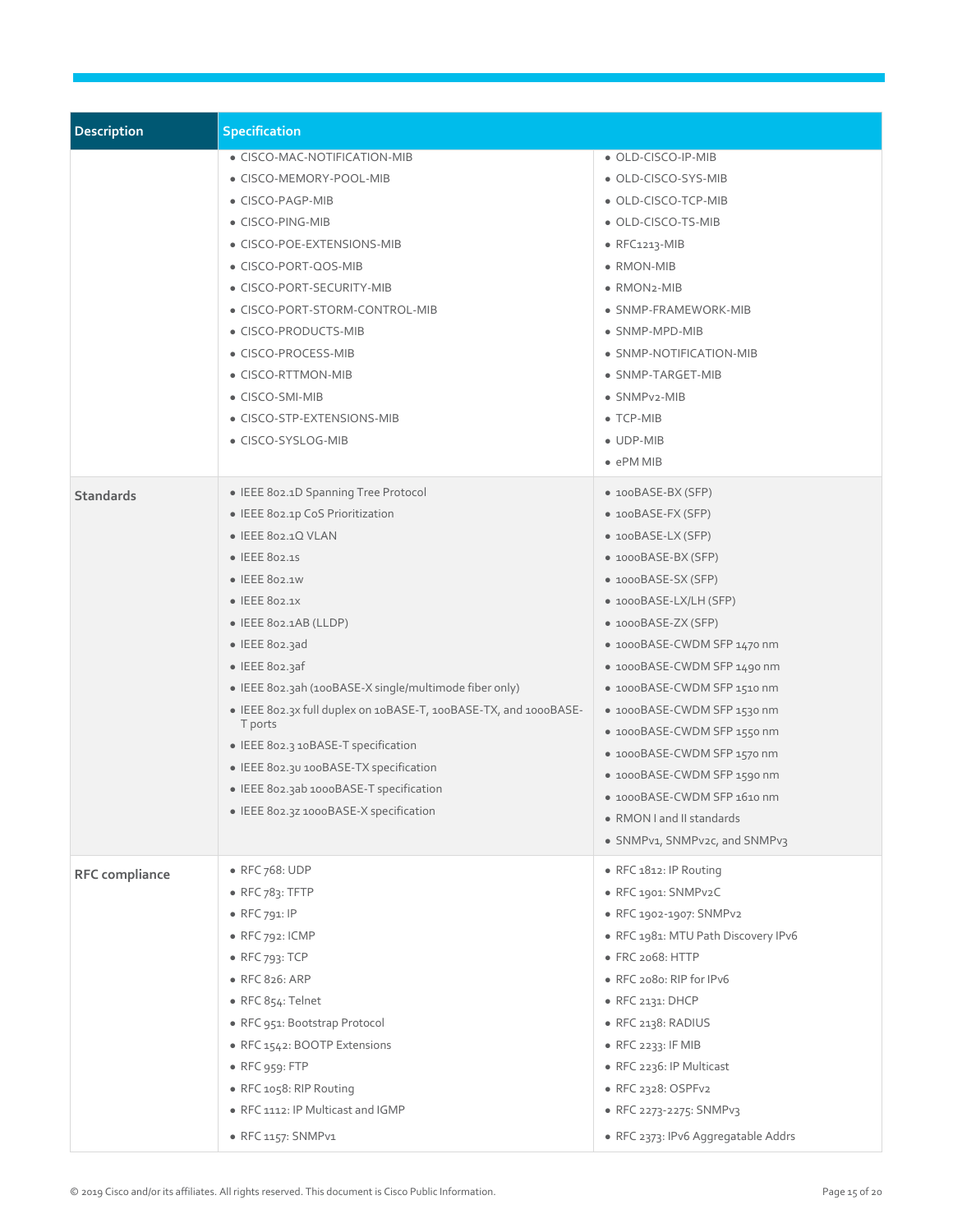| <b>Description</b> | <b>Specification</b>                                               |                                                 |
|--------------------|--------------------------------------------------------------------|-------------------------------------------------|
|                    | • RFC 1166: IP Addresses                                           | • RFC 2453: RIPv2 Routing                       |
|                    | • RFC 1253: OSPF Routing                                           | • RFC 2460: IPv6 protocol                       |
|                    | • RFC 1256: ICMP Router Discovery                                  | • RFC 2461: IPv6 Neighbor Discovery             |
|                    | $\bullet$ RFC 1305: NTP                                            | • RFC 2462: IPv6 Autoconfiguration              |
|                    | • RFC $1492: TACACS+$                                              | $\bullet$ RFC 2463: ICMP IPv6                   |
|                    | • RFC $1493$ : Bridge MIB                                          | • RFC 2474: DiffServ Precedence                 |
|                    | • RFC 1542: Bootstrap Protocol                                     | • RFC 2597: Assured Forwarding                  |
|                    | $\bullet$ RFC 1583: OSPFv2                                         | • RFC 2598: Expedited Forwarding                |
|                    | • RFC 1643: Ethernet Interface MIB                                 | • RFC 2571: SNMP Management                     |
|                    | • RFC 1723: RIPv2 Routing                                          | • RFC 2740: OSPF for IPv6                       |
|                    | • RFC 1757: RMON                                                   | • RFC 3046: DHCP Relay Agent Information Option |
|                    |                                                                    | • RFC 3101, 1587: NSSAs                         |
|                    |                                                                    | $\bullet$ RFC 3376: IGMPv3                      |
|                    |                                                                    | • RFC 3580: 802.1X RADIUS                       |
|                    | Note: RFC, MIB and Standards compliance is dependent on IOS Level. |                                                 |

Table 8 shows safety and compliance information.

| Table 8. | Safety and Compliance Support |  |
|----------|-------------------------------|--|

| Description                              | <b>Specification</b>                                                                                                                                                                                                                                                                                                                                                                  |
|------------------------------------------|---------------------------------------------------------------------------------------------------------------------------------------------------------------------------------------------------------------------------------------------------------------------------------------------------------------------------------------------------------------------------------------|
| Safety standards                         | · UL 60950-1<br>• CAN/CSA 22.2 No. 60950-1<br>$\bullet$ EN 60950-1<br>• IEC 60950-1<br>$\bullet$ CE Marking<br>$\bullet$ GB 4943<br>$\bullet$ IEC 60825                                                                                                                                                                                                                               |
| Electromagnetic emissions certifications | • FCC Part 15, CFR 47, Class A, North America<br>• EN/IEC 61000-4-5<br>• EN 55022 (CISPR22) and EN 55024 (CISPR24), CE marking, European Union<br>• AS/NZS, Class A, CISPR22:2004 or EN55022, Australia and New Zealand<br>· VCCI Class A, V-3/2007.04, Japan<br>· KCC (Formerly MIC, GB17625.1-1998) Class A, KN24/KN22, Korea<br>· ANATEL, Brazil<br>• CCC, China<br>· GOST, Russia |
| Environmental                            | Reduction of Hazardous Substances (ROHS) 6                                                                                                                                                                                                                                                                                                                                            |
| Telco                                    | Common Language Equipment Identifier (CLEI) code                                                                                                                                                                                                                                                                                                                                      |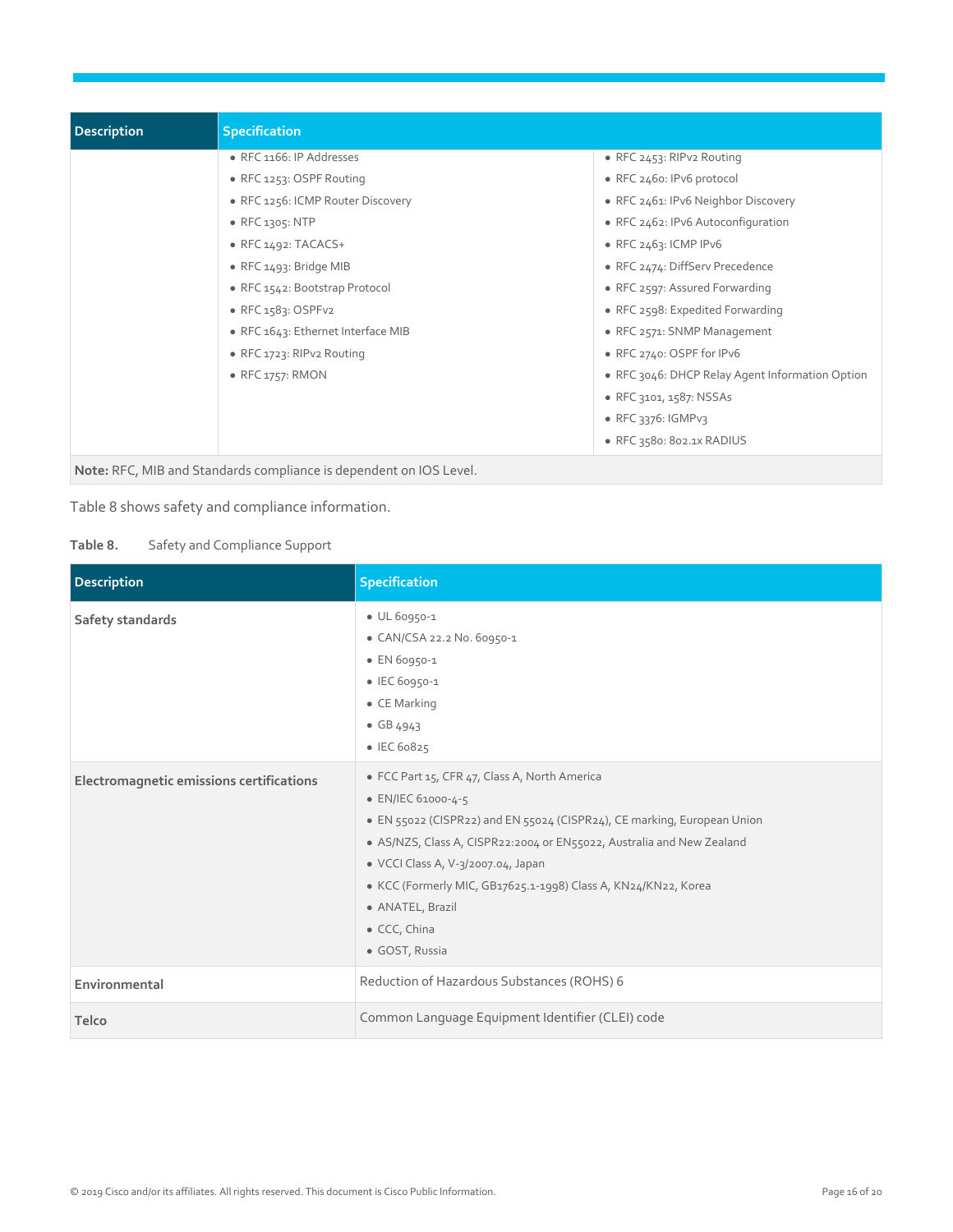# <span id="page-16-0"></span>Ordering Information

To place an order, consult Table 9 for ordering information and visit [Cisco Commerce Workspace.](https://sso.cisco.com/autho/forms/CDClogin.html)



| Cisco Catalyst 3560-CX Compact Switches        |                                                                                                                             |  |
|------------------------------------------------|-----------------------------------------------------------------------------------------------------------------------------|--|
| <b>Part Number</b>                             | Description                                                                                                                 |  |
| WS-C356oCX-8TC-S                               | 3560-CX Switch 8 GE, uplinks: 2 x 1G SFP and 2 x 1G copper, IP Base                                                         |  |
| WS-C356oCX-12TC-S                              | 3560-CX Switch 12 GE, uplinks: 2 x 1G SFP and 2 x 1G copper, IP Base                                                        |  |
| WS-C356oCX-8PC-S                               | 3560-CX Switch 8 GE PoE+, uplinks: 2 x 1G SFP and 2 x 1G copper, IP Base                                                    |  |
| WS-C356oCX-12PC-S                              | 3560-CX Switch 12 GE PoE+, uplinks: 2 x 1G SFP and 2 x 1G copper, IP Base                                                   |  |
| WS-C356oCX-12PD-S                              | 3560-CX Switch 12 GE PoE+, uplinks: 2 x 10G SFP+ and 2 x 1G copper, IP Base                                                 |  |
| WS-C356oCX-8PT-S                               | 3560-CX PD PSE Switch 8 GE PoE+, uplinks: 2 x 1G copper (Cisco UPOE powered input), IP Base                                 |  |
| WS-C356oCX-8XPD-S                              | 3560-CX Switch 6 GE PoE+, 2 MultiGE PoE+, uplinks: 2 x 10G SFP+, IP Base                                                    |  |
| Cisco Catalyst 2960-CX Compact Switches        |                                                                                                                             |  |
| <b>Part Number</b>                             | Description                                                                                                                 |  |
| WS-C296oCX-8TC-L                               | 2960-CX Switch 8 GE, uplinks: 2 x 1G SFP and 2 x 1G copper LAN Base                                                         |  |
| WS-C296oCX-8PC-L                               | 2960-CX Switch, 8 GE PoE+, uplinks: 2 x 1G SFP and 2 x 1G copper LAN Base                                                   |  |
| Cisco Catalyst 3560-CX and 2960-CX Accessories |                                                                                                                             |  |
| <b>Part Number</b>                             | Description                                                                                                                 |  |
| $PWR-CLP =$                                    | Power clip for the 3560-CX and 2960-CX compact switches                                                                     |  |
| <b>PWR-ADPT=</b>                               | AC-DC power adapter for the WS-C356oCX-8PT-S compact switch                                                                 |  |
| PWR-ADPT-DC=                                   | DC-DC power adapter for the WS-C356oCX-8PT-S compact switch                                                                 |  |
| $PWR-ADPT-BRKT=$                               | Power adapter bracket for the WS-C356oCX-8PT-S compact switch (needs either CMPCT-DIN-MNT= or<br>CMPCT-MGNT-TRAY =) to work |  |
| CMPCT-CBLE-GRD=                                | Cable guard for the 3560-CX and 2960-CX compact switches                                                                    |  |
| CMPCT-MGNT-TRAY =                              | Magnet and Mounting Tray for 3560-CX and 2960-CX compact switches                                                           |  |
| Cisco Catalyst 3560-CX and 2960-CX Accessories |                                                                                                                             |  |
| <b>Part Number</b>                             | Description                                                                                                                 |  |
| CMPCT-DIN-MNT=                                 | DIN Rail Mount for 3560-CX and 2960-CX compact switches                                                                     |  |
| RCKMNT-19-CMPCT=                               | 19-Inch Rack Mounting Brackets for 3560-CX and 2960-CX compact switches                                                     |  |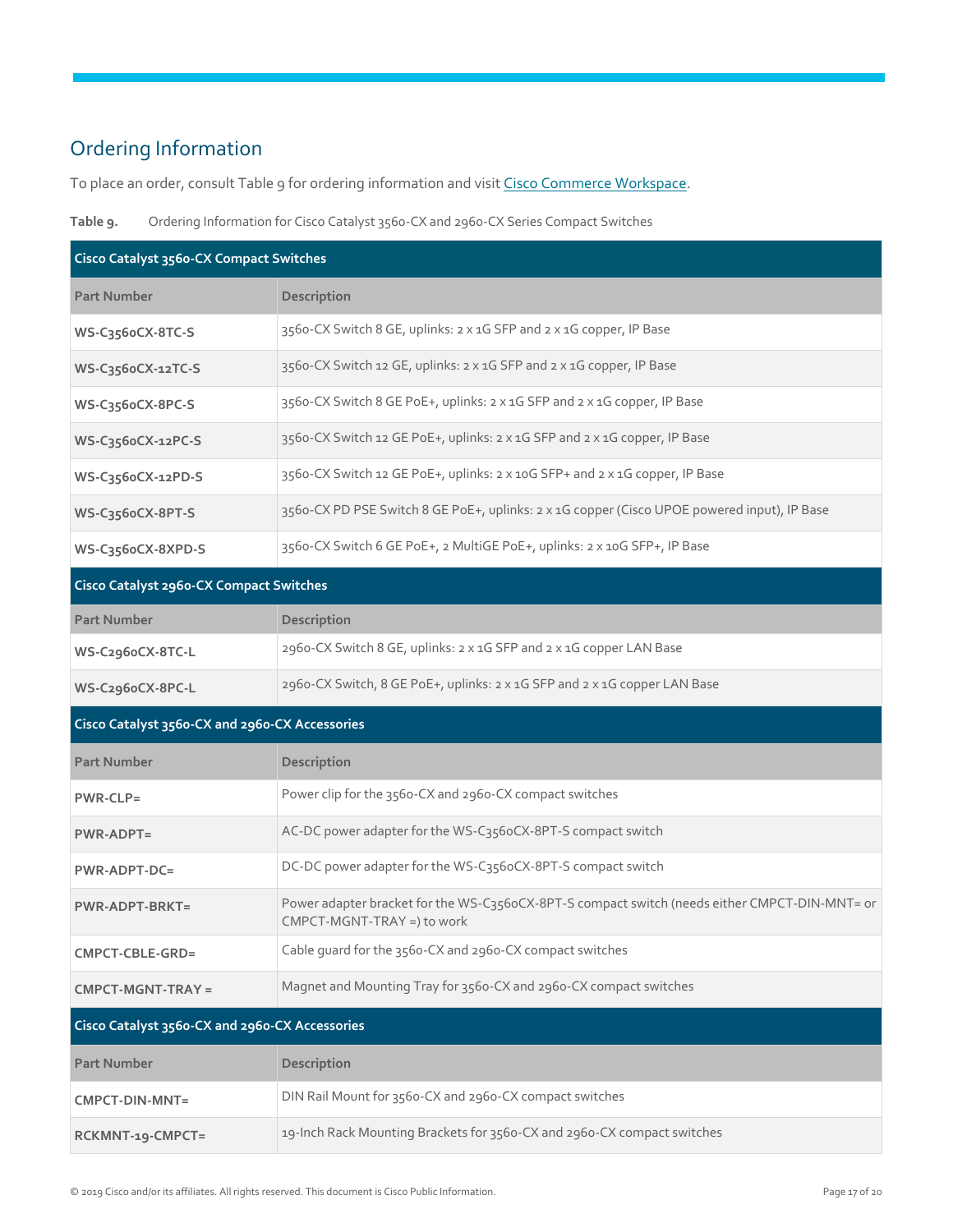| <b>Cisco Catalyst 3560-CX Compact Switches</b> |                                                                                 |  |
|------------------------------------------------|---------------------------------------------------------------------------------|--|
| RCKMNT-23-CMPCT=                               | 23- and 24-lnch Rack Mounting Brackets for 3560-CX and 2960-CX compact switches |  |
| Cisco Catalyst 3560-CX Software Licenses       |                                                                                 |  |
| <b>Part Number</b>                             | Description                                                                     |  |
| $L-C3560CX-RTU=$                               | Cisco Catalyst 3560-CX IP Base to IP Services RTU electronic license            |  |
| $C3560CX-RTU=$                                 | Cisco Catalyst 3560-CX IP Base to IP Services RTU paper license                 |  |

# <span id="page-17-0"></span>Warranty Information

Cisco Catalyst 3560-CX and 2960-CX Series Switches come with an enhanced limited lifetime hardware warranty that includes 90 days of Cisco Technical Assistance Center (TAC) support and next-business-day hardware replacement free of change (see Table 10 for details).

| Enhanced Limited Lifetime Hardware Warranty |
|---------------------------------------------|
|                                             |

|                          | <b>Cisco Enhanced Limited Lifetime Hardware Warranty</b>                                                                                                                                                                                                                                                                                                                                               |
|--------------------------|--------------------------------------------------------------------------------------------------------------------------------------------------------------------------------------------------------------------------------------------------------------------------------------------------------------------------------------------------------------------------------------------------------|
| Device covered           | Applies to Cisco Catalyst 3560-CX and 2960-CX Series compact switches.                                                                                                                                                                                                                                                                                                                                 |
| <b>Warranty duration</b> | As long as the original customer owns the product.                                                                                                                                                                                                                                                                                                                                                     |
| EoL policy               | In the event of discontinuance of product manufacture, Cisco warranty support is limited to 5 years<br>from the announcement of discontinuance.                                                                                                                                                                                                                                                        |
| Hardware replacement     | Cisco or its service center will use commercially reasonable efforts to ship a replacement for next<br>business day delivery, where available. Otherwise, a replacement will be shipped within 10 working<br>days after receipt of the RMA request. Actual delivery times might vary depending on customer<br>location.                                                                                |
| <b>Effective date</b>    | Hardware warranty commences from the date of shipment to customer (and in case of resale by a Cisco<br>reseller, not more than 90 days after original shipment by Cisco).                                                                                                                                                                                                                              |
| <b>TAC</b> support       | Cisco will provide during business hours, 8 hours per day, 5 days per week basic configuration,<br>diagnosis, and troubleshooting of device-level problems for up to a 90-day period from the date of<br>shipment of the originally purchased Cisco Catalyst 2960 and 3560 product. This support does not<br>include solution or network-level support beyond the specific device under consideration. |
| Cisco.com access         | Warranty allows quest access only to Cisco.com.                                                                                                                                                                                                                                                                                                                                                        |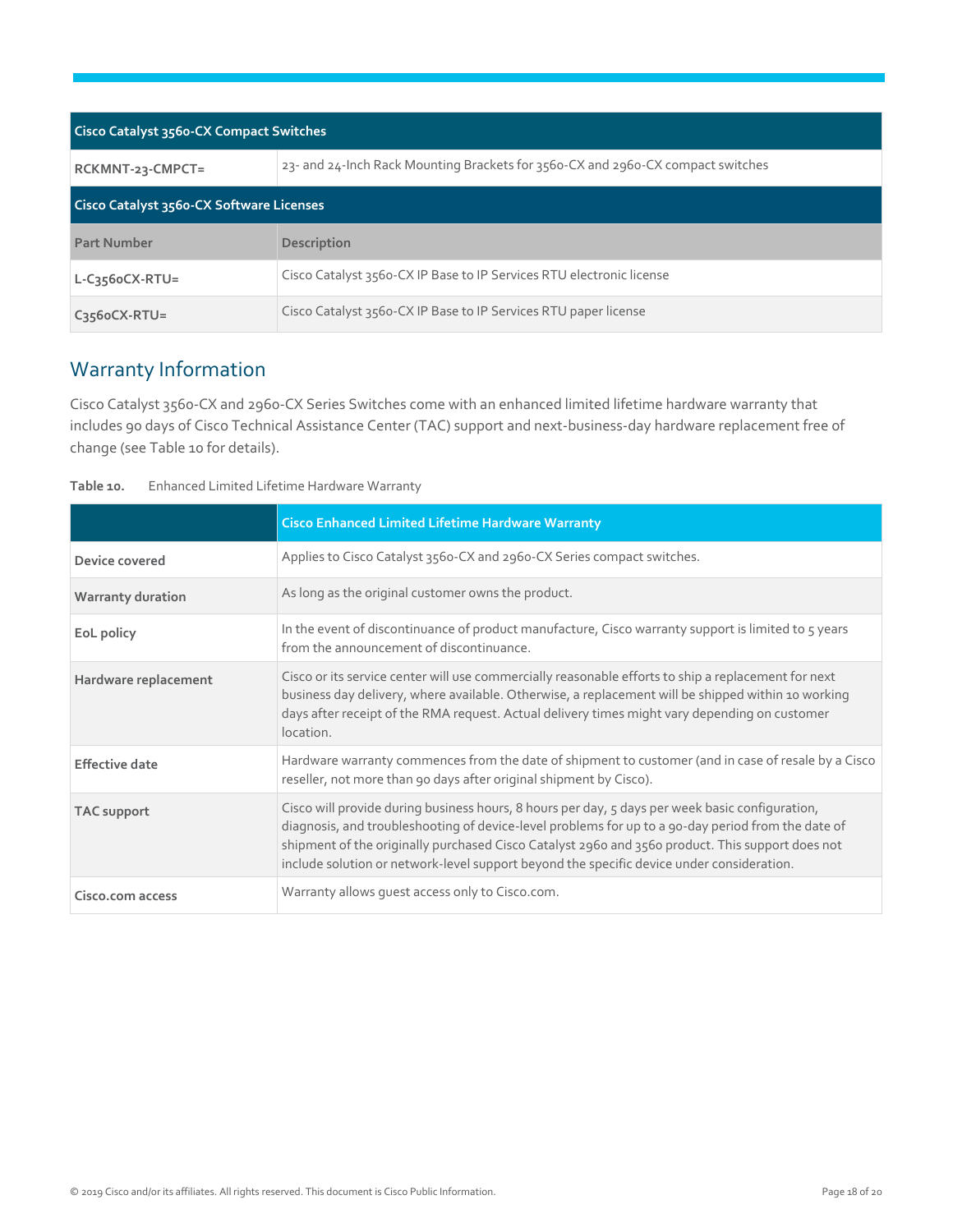Your formal warranty statement, including the warranty applicable to Cisco software, appears in the Cisco information packet that accompanies your Cisco product. We encourage you to review carefully the warranty statement shipped with your specific product before use. Cisco reserves the right to refund the purchase price as its exclusive warranty remedy.

Adding a Cisco technical services contract to your device coverage provides access to the Cisco Technical Assistance Center (TAC) beyond the 90-day period allowed by the warranty. It also can provide a variety of hardware replacement options to meet critical business needs, as well as updates for licensed premium Cisco IOS Software, and registered access to the extensive Cisco.com knowledge base and support tools.

For additional information about warranty terms, visi[t https://www.cisco.com/go/warranty.](https://www.cisco.com/go/warranty)

### <span id="page-18-0"></span>Cisco and Partner Services

Enable the innovative, secure, intelligent edge using personalized services from Cisco and our partners. Through a discovery process that begins with understanding your business objectives, we help you integrate the next- generation Cisco Catalyst fixed switches into your architecture and incorporate network services onto those platforms. Sharing knowledge and leading practices, we support your success every step of the way as you deploy, absorb, manage, and scale new technology.

Choose from a flexible suite of support services (Table 11), designed to meet your business needs and help you maintain high-quality network performance while controlling operational costs.

**Table 11.** Technical Services Available for Cisco Catalyst 3560-CX and 2960-CX Series Compact Switches

#### **Technical Services**

#### **Cisco SMARTnet**® **Service**

- Around-the-clock, global access to the Cisco Technical Assistance Center (TAC)
- Unrestricted access to the extensive Cisco.com knowledge base and tools
- Next-business-day, 8x5x4, 24x7x4, and 24x7x2 advance hardware replacement and onsite parts replacement and installation available
- Ongoing operating system software updates within the licensed feature set
- Proactive diagnostics and real-time alerts on Smart Call Home-enabled devices

#### **Cisco Smart Foundation Service**

- Next business day advance hardware replacement as available
- Business hours access to SMB TAC (access levels vary by region)
- Access to Cisco.com SMB knowledge base
- Online technical resources through Smart Foundation Portal
- Operating system software bug fixes and patches

#### **Cisco Focused Technical Support Services**

- 3 levels of premium, high-touch services are available
- Cisco High-Touch Operations Management Service
- Cisco High-Touch Technical Support Service
- Cisco High-Touch Engineering Service
- Valid Cisco SMARTnet or SP Base contracts on all network equipment are required